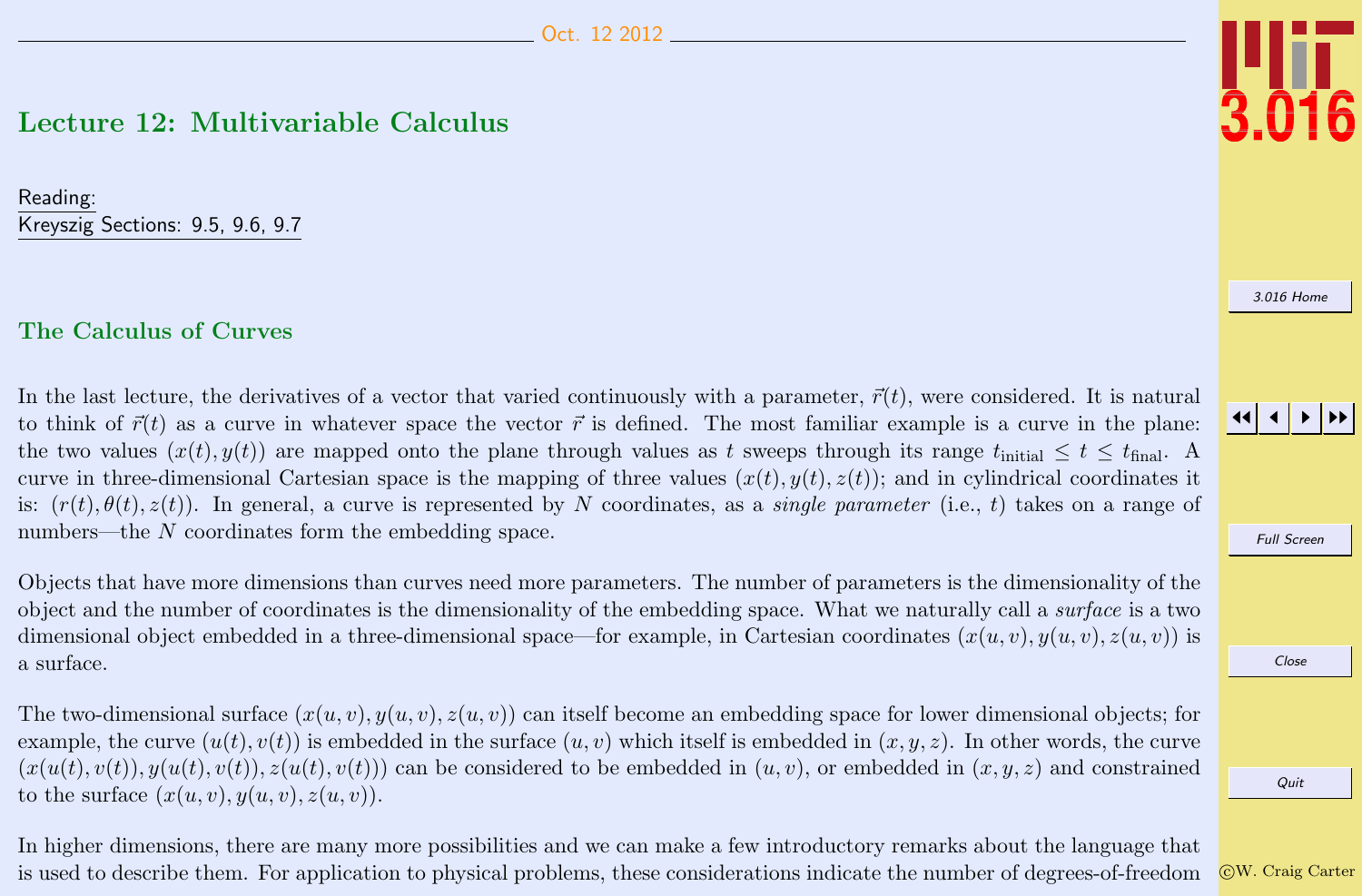<span id="page-1-0"></span>that are available and the conditions that a system is over-constrained. An N-dimensional surface (sometimes called a hypersurface) embedded in an M-dimensional space is said to have *codimension*  $M - N$ . Some objects cannot be embedded in a higher dimensional space; these are called non-embeddable, and examples include the Klein bottle which cannot be embedded in our three-dimensional space.



[3.016 Home](http://pruffle.mit.edu/3.016-2012/)

JJ J I II

Full Screen

Close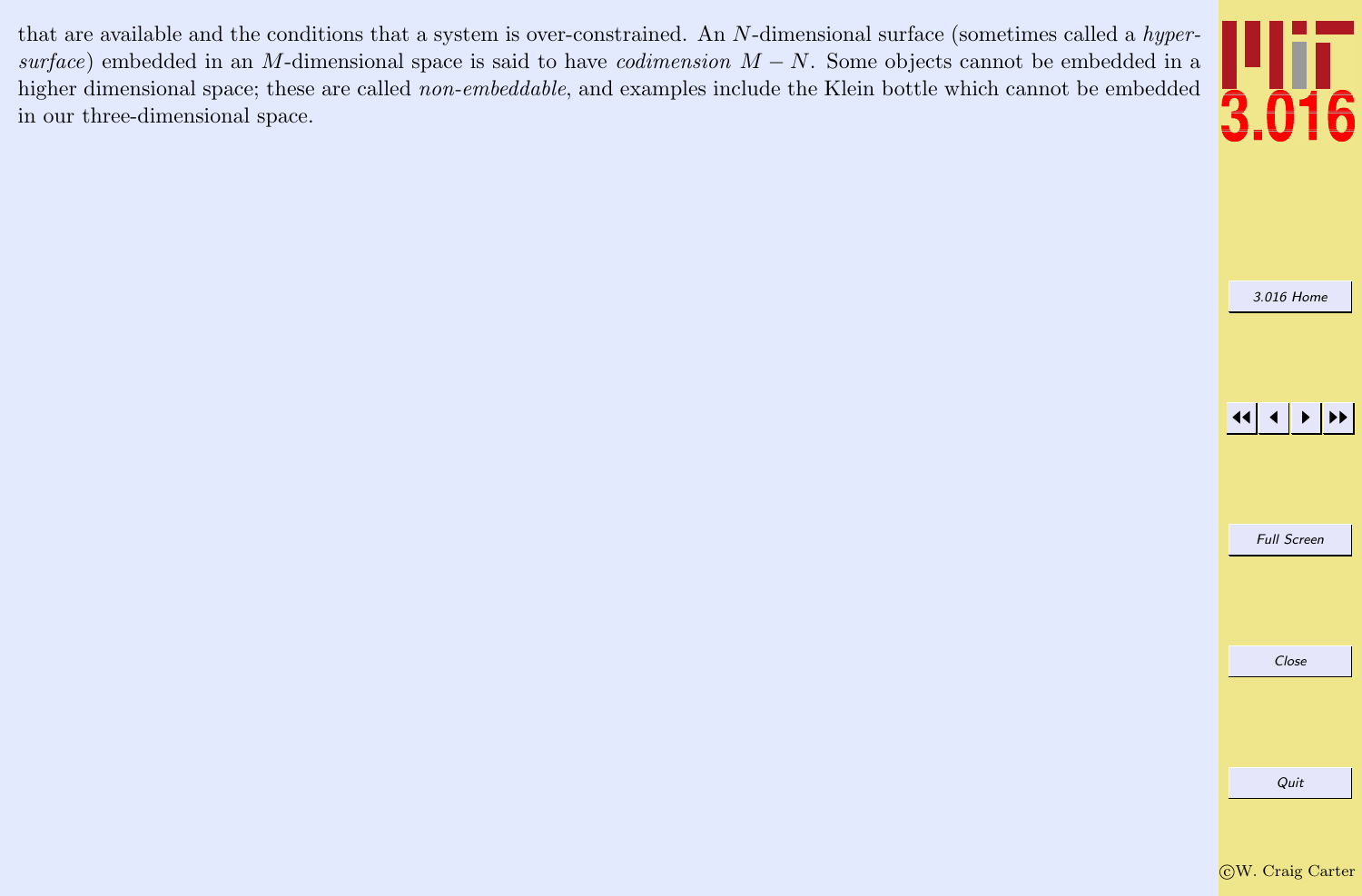<span id="page-2-0"></span>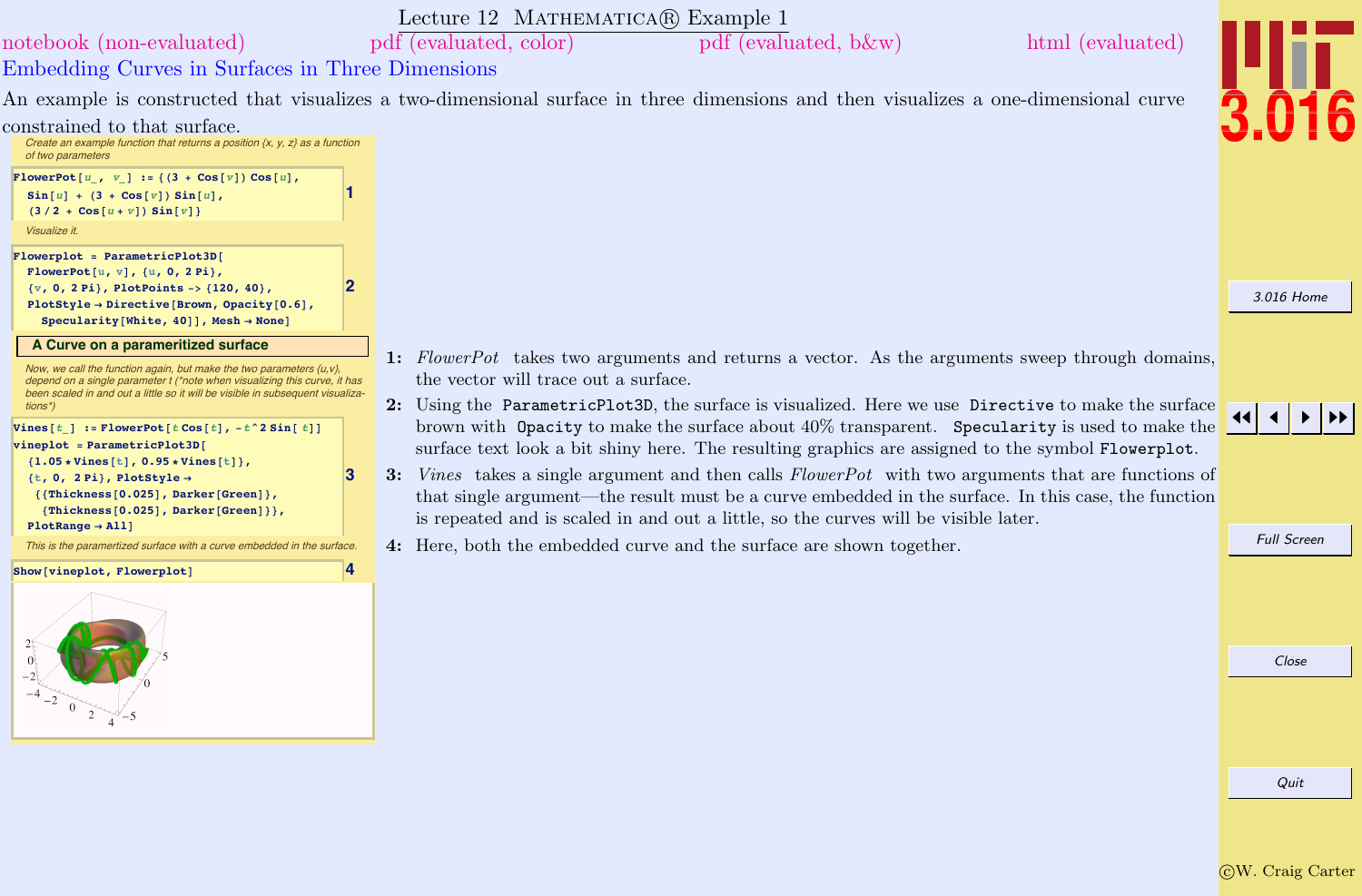<span id="page-3-0"></span>Because the derivative of a curve with respect to its parameter is a tangent vector, the unit tangent can be defined immediately:

 $d\bar{r}$ dt  $\|\frac{d\vec{r}}{dt}\|$ 

 $\hat{u} =$ 

$$
f_{\rm{max}}(x)=\frac{1}{2}x^2+\frac{1}{2}x^2+\frac{1}{2}x^2+\frac{1}{2}x^2+\frac{1}{2}x^2+\frac{1}{2}x^2+\frac{1}{2}x^2+\frac{1}{2}x^2+\frac{1}{2}x^2+\frac{1}{2}x^2+\frac{1}{2}x^2+\frac{1}{2}x^2+\frac{1}{2}x^2+\frac{1}{2}x^2+\frac{1}{2}x^2+\frac{1}{2}x^2+\frac{1}{2}x^2+\frac{1}{2}x^2+\frac{1}{2}x^2+\frac{1}{2}x^2+\frac{1}{2}x^2+\frac{1}{2}x^2+\frac{1}{2}x^2+\frac{1}{2}x^2+\frac{1}{2}x^2+\frac{1}{2}x^2+\frac{1}{2}x^2+\frac{1}{2}x^2+\frac{1}{2}x^2+\frac{1}{2}x^2+\frac{1}{2}x^2+\frac{1}{2}x^2+\frac{1}{2}x^2+\frac{1}{2}x^2+\frac{1}{2}x^2+\frac{1}{2}x^2+\frac{1}{2}x^2+\frac{1}{2}x^2+\frac{1}{2}x^2+\frac{1}{2}x^2+\frac{1}{2}x^2+\frac{1}{2}x^2+\frac{1}{2}x^2+\frac{1}{2}x^2+\frac{1}{2}x^2+\frac{1}{2}x^2+\frac{1}{2}x^2+\frac{1}{2}x^2+\frac{1}{2}x^2+\frac{1}{2}x^2+\frac{1}{2}x^2+\frac{1}{2}x^2+\frac{1}{2}x^2+\frac{1}{2}x^2+\frac{1}{2}x^2+\frac{1}{2}x^2+\frac{1}{2}x^2+\frac{1}{2}x^2+\frac{1}{2}x^2+\frac{1}{2}x^2+\frac{1}{2}x^2+\frac{1}{2}x^2+\frac{1}{2}x^2+\frac{1}{2}x^2+\frac{1}{2}x^2+\frac{1}{2}x^2+\frac{1}{2}x^2+\frac{1}{2}x^2+\frac{1}{2}x^2+\frac{1}{2}x^2+\frac{1}{2}x^2+\frac{1}{2}x^2+\frac{1}{2}x^2+\frac{1}{2}x^2+\frac{1}{2}x^
$$

It is convenient to find a new parameter,  $s(t)$ , that would make the denominator in Eq. 12-1 equal to one. This parameter,  $s(t)$ , is the arc-length:

> $s(t) = \int_0^t$  $t_o$ ds  $=$  $\int_0^t$  $t_o$  $\sqrt{dx^2 + dy^2 + dz^2}$  $=$  $\int_0^t$ <sup>1</sup>  $(\frac{dx}{dt})^2 + (\frac{dy}{dt})^2 + (\frac{dz}{dt})^2 dt$  $(12-2)$

$$
= \int_{t_o}^t \sqrt{\left(\frac{d\vec{r}}{dt}\right) \cdot \left(\frac{d\vec{r}}{dt}\right)} dt
$$

and with  $s$  instead of  $t$ ,

$$
\hat{u}(s) = \frac{d\vec{r}}{ds} \tag{12-3}
$$

This is natural because  $\|\vec{r}\|$  and s have the same units (i.e., meters and meters, foots and feet, etc) instead of, for instance, time, t, that makes  $d\vec{r}/dt$  a velocity and involves two different kinds of units (e.g., furlongs and hours).

With the arc-length s, the magnitude of the curvature is particularly simple,

$$
\kappa(s) = \|\frac{d\hat{u}}{ds}\| = \|\frac{d^2\vec{r}}{ds^2}\|
$$
\n(12-4)

as is its interpretation—the curvature is a measure of how rapidly the unit tangent is changing direction.

Furthermore, the rate at which the unit tangent changes direction is a vector that must be normal to the tangent (because  $d(\hat{u} \cdot \hat{u} = 1) = 0$  and therefore the unit normal is defined by:

$$
\hat{p}(s) = \frac{1}{\kappa(s)} \frac{d\hat{u}}{ds}
$$
\n(12-5) 
$$
\boxed{\text{OW. Craig Carter}}
$$



 $(12-1)$ 

[3.016 Home](http://pruffle.mit.edu/3.016-2012/)

Full Screen

Close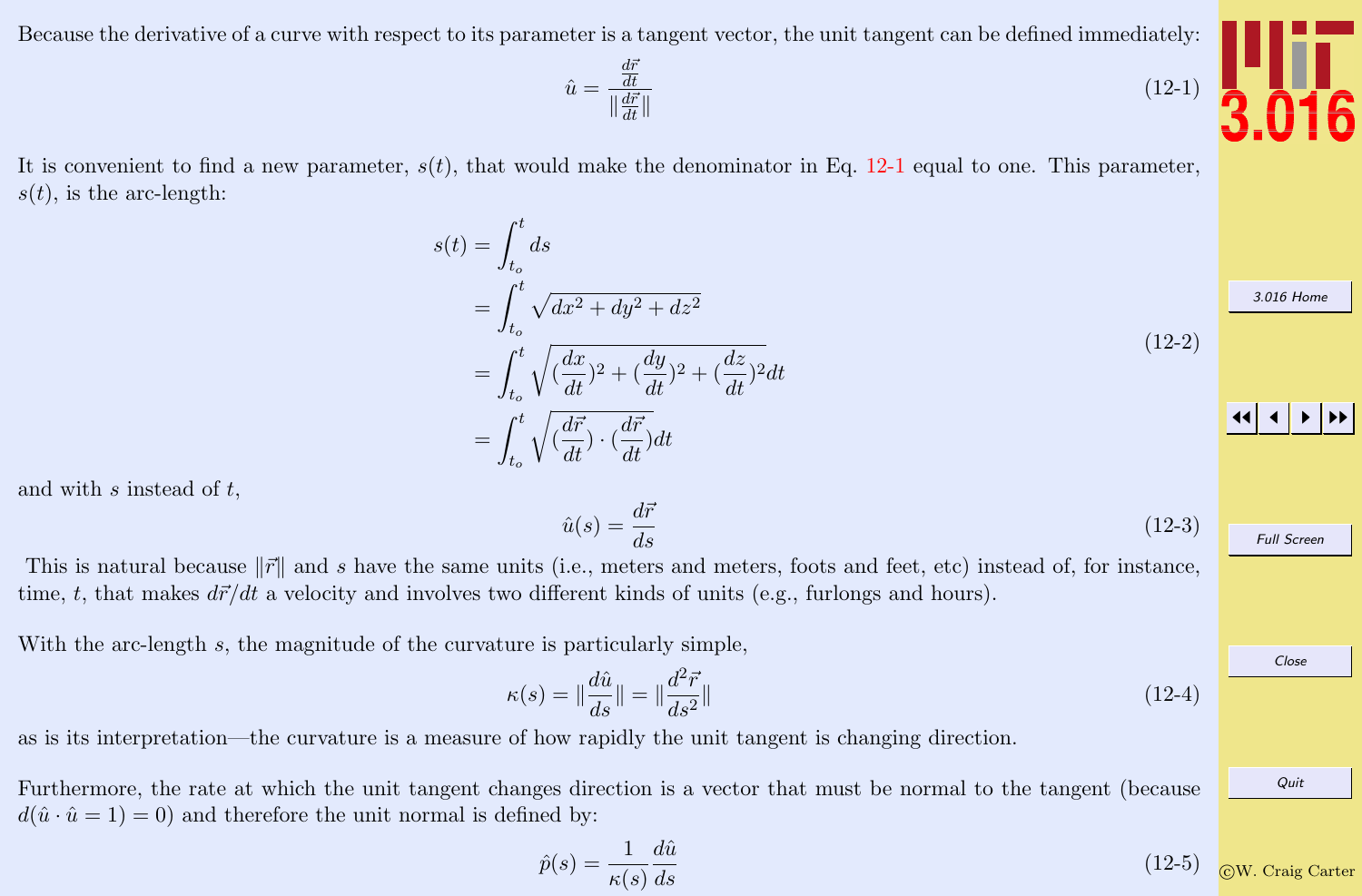<span id="page-4-0"></span>There are two unit vectors that are locally normal to the unit tangent vector  $\hat{u}'(s)$  and the curve unit normal  $\hat{p}(s) \times \hat{u}$ and  $\hat{u}(s) \times \hat{p}$ . This last choice is called the unit binormal,  $\hat{b} \equiv \hat{u}(s) \times \hat{p}$  and the three vectors together form a nice little moving orthogonal axis pinned to the curve. Furthermore, there are convenient relations between the vectors and differential geometric quantities called the Frenet equations.

#### Using Arc-Length as a Curve's Parameter

However, it should be pointed out that—although re-parameterizing a curve in terms of its arc-length makes for simple analysis of a curve—achieving this re-parameterization is not necessarily simple.

Consider the steps required to represent a curve  $\vec{r}(t)$  in terms of its arc-length:

**integration** The integral in Eq. [12-2](#page-3-0) may or may not have a closed form for  $s(t)$ .

If it does, then we can perform the following operation:

**inversion**  $s(t)$  is typically a complicated function that is not easy to invert, i.e., solve for t in terms of s to get a  $t(s)$  that can be substituted into  $\vec{r}(t(s)) = \vec{r}(s)$ .

These difficulties usually result in treating the problem symbolically and resorting to numerical methods of achieving the integration and inversion steps.

Quit



[3.016 Home](http://pruffle.mit.edu/3.016-2012/)

JJ J I II

Full Screen

Close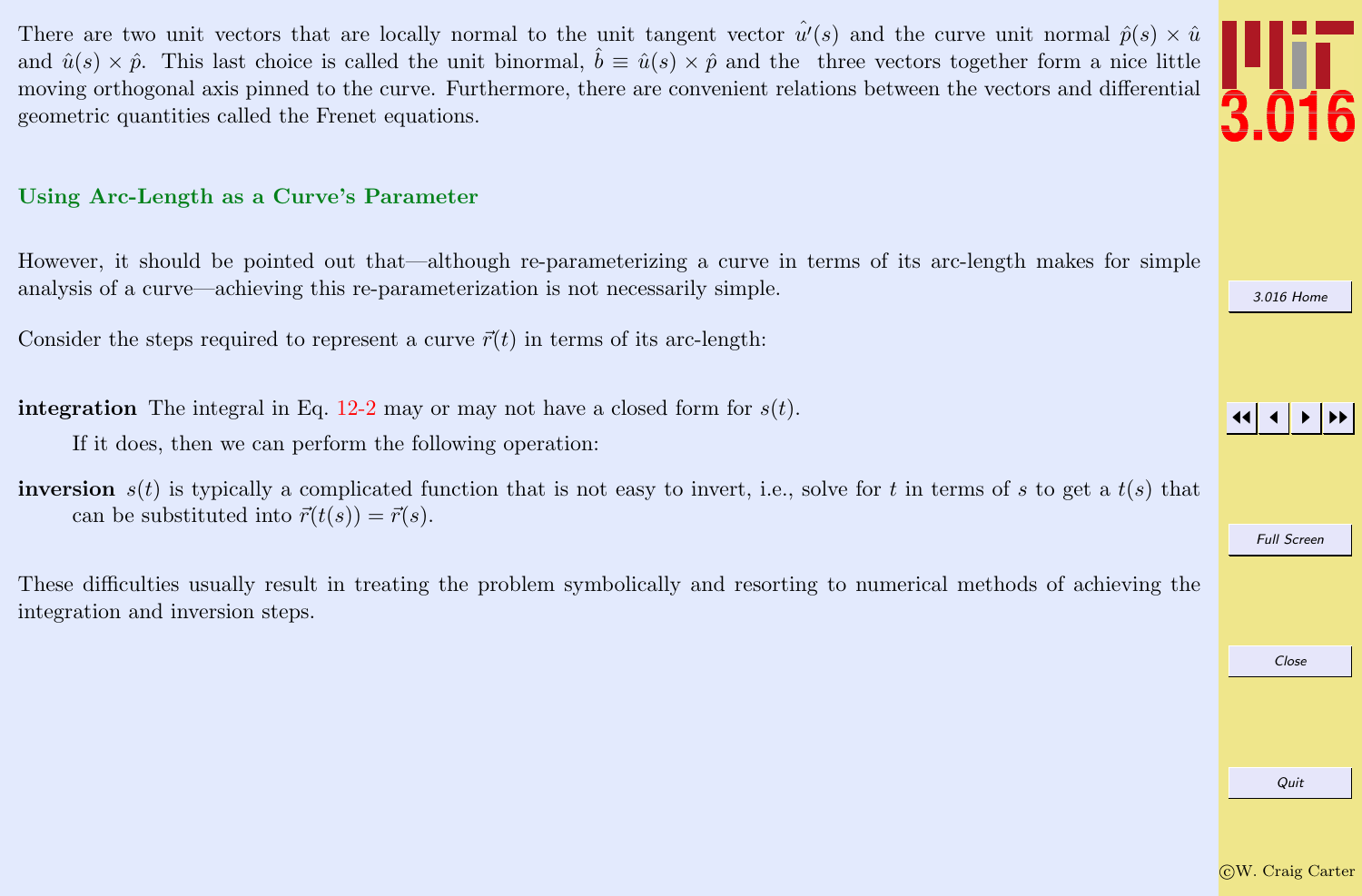<span id="page-5-0"></span>

| Lecture 12 MATHEMATICA® Example 2                                                                                                                                                                                                                                                                                                                                                                                                                                                                                                                                                                                                                   |                    |
|-----------------------------------------------------------------------------------------------------------------------------------------------------------------------------------------------------------------------------------------------------------------------------------------------------------------------------------------------------------------------------------------------------------------------------------------------------------------------------------------------------------------------------------------------------------------------------------------------------------------------------------------------------|--------------------|
| pdf (evaluated, color)<br>pdf (evaluated, b&w)<br>html (evaluated)<br>notebook (non-evaluated)                                                                                                                                                                                                                                                                                                                                                                                                                                                                                                                                                      |                    |
| Calculating arclength                                                                                                                                                                                                                                                                                                                                                                                                                                                                                                                                                                                                                               |                    |
| Examples of computing a curve's arc-length s from the relation $ds =  d\vec{x}  = \sqrt{dx^2 + dy^2 + dz^2}$ are presented.                                                                                                                                                                                                                                                                                                                                                                                                                                                                                                                         |                    |
| Make up two functions that will illustrate the difference between a curve's<br>parameter and its arclength                                                                                                                                                                                                                                                                                                                                                                                                                                                                                                                                          |                    |
| PrettyFlower[t_] := $\left(\frac{1}{4} + \frac{3}{4} \cos\left[3 t\right]\right)$<br>$\{ \text{Cos}[t] \land 3, \text{Sin}[t] \land 3, \text{Sin}[t] \text{Cos}[t] \land 2 \}$                                                                                                                                                                                                                                                                                                                                                                                                                                                                      |                    |
| 12<br>Bendy $[t_] := \{ \text{Cos}[t], \text{Sin}[t], \text{Sin}[t] \text{Cos}[t] \}$<br>Here is a general way to take a function of a general parameter, t, and<br>compute the arc length traversed as t varies from one value to another.                                                                                                                                                                                                                                                                                                                                                                                                         |                    |
| 3<br>$d$ FlowerDt = Simplify[D[PrettyFlower[t], t]]<br>1-2: Two example functions of a single parameter t that return a vector $\vec{x}$ are defined for this example.<br>This is the arclength up to the parameter t, the integral does not have a                                                                                                                                                                                                                                                                                                                                                                                                 | 3.016 Home         |
| closed-form<br>3: Here, the tangent-vector for the function, <i>PrettyFlower</i> defined above, is computed.<br>$sFlower = Integrate[$<br>4<br>Sqrt[Simplify[dFlowerDt.dFlowerDt]], t]<br>4: This is an attempt to find a closed-form solution for arclength $s(\tau) - s(0) = \int_0^{\tau} \sqrt{(\frac{dc}{dt})^2} dt$ . A<br>In other words,<br>closed-form solution doesn't exist.<br>$ds^2 = dx^2 + dy^2 + dz^2$ so integrating                                                                                                                                                                                                               |                    |
| the square root of this is the arclength<br>5: However, a closed-form solution does exist for the arclength of the Bendy function defined earlier.<br>Applying this to the function Bendy defined above.<br>If the closed-form $s(t)$ could be inverted (i.e., $t(s)$ ) then the curve $c(t)$ could be expressed in terms<br>5<br>dBendyDt = $D[$ Bendy $[t]$ , t]<br>of its natural variable $c(s) = c(t(s))$ .<br>This is the arclength up to the parameter t, the integral does have a<br>6-7: The plot, $s(t)$ , is monotonically increasing, and therefore the function could always be inverted<br>closed-form, but is not easily invertible. |                    |
| The arc length in this case is given by a tabulated function called an<br>numerically.<br>elliptic integral and after checking its behavior at $t = 0$ we can plot it over<br>the range $\{t, 0, 2\pi\}$ :                                                                                                                                                                                                                                                                                                                                                                                                                                          |                    |
| 8: Even for the arc-length that could not be evaluated in closed-form (i.e., PrettyFlower), a numerical<br>6<br>sBendy /. $t \rightarrow 0$<br>integration could be used to perform the inversion.<br>However, the inverse exits, we can find a t(s) (the curve parameter t for<br>any arclength s)                                                                                                                                                                                                                                                                                                                                                 | <b>Full Screen</b> |
| $Plot[sbendy, {t, 0, 2 Pi}]$<br>Alternatively, we can evaluate the expression for arc length numerically<br>using the following:                                                                                                                                                                                                                                                                                                                                                                                                                                                                                                                    |                    |
| Plot[Evaluate]<br>8<br>NIntegrate[Sqrt[dFlowerDt.dFlowerDt],<br>$\{t, 0, \text{uplim}\}\}, \{\text{uplim}, 0, 6.4\}\}\$                                                                                                                                                                                                                                                                                                                                                                                                                                                                                                                             | Close              |
|                                                                                                                                                                                                                                                                                                                                                                                                                                                                                                                                                                                                                                                     |                    |
|                                                                                                                                                                                                                                                                                                                                                                                                                                                                                                                                                                                                                                                     | Quit               |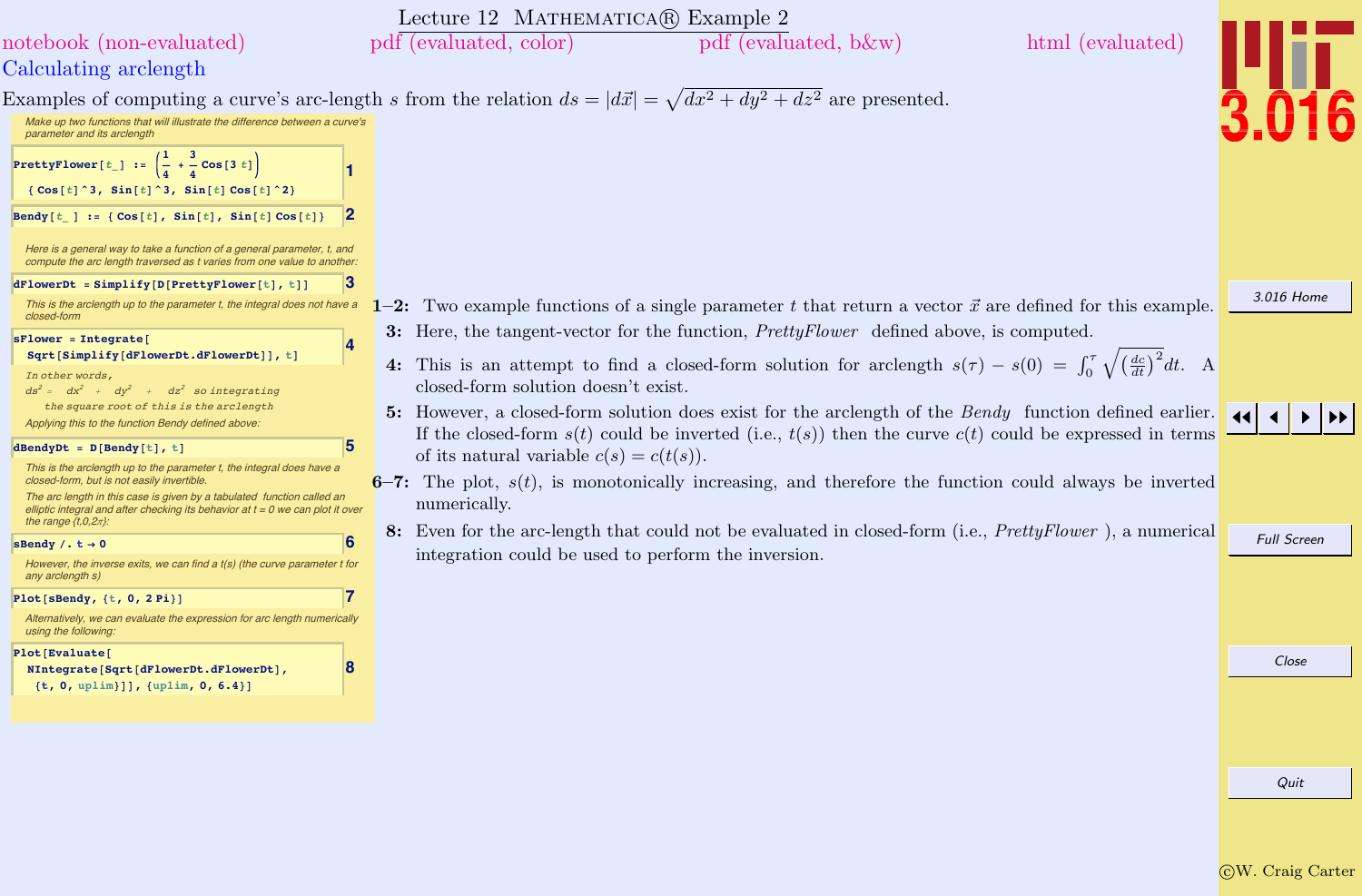## <span id="page-6-0"></span>Scalar Functions with Vector Argument

In Materials Science and Engineering, the concept of a spatially varying function arises frequently: For example:

[3.016 Home](http://pruffle.mit.edu/3.016-2012/) JJ J I II Full Screen Close Quit **Concentration**  $c_i(x, y, z) = c_i(\vec{x})$  is the number (or moles) of chemical species of type *i per unit volume* located at the point  $\vec{x}$ . **Density**  $\rho(x, y, z) = \rho(\vec{x})$  mass per unit volume located at the point  $\vec{x}$  is  $\rho(x, y, z) = \rho(\vec{x})$ . **Energy Density**  $u(x, y, z) = u(\vec{x})$  energy per unit volume located at the point  $\vec{x}$ . The examples above are spatially-dependent densities of "extensive quantities." There are also spatially variable intensive quantities: **Temperature**  $T(x, y, z) = T(\vec{x})$  is the temperature which would be measured at the point  $\vec{x}$ . **Pressure**  $P(x, y, z) = P(\vec{x})$  is the pressure which would be measured at the point  $\vec{x}$ . **Chemical Potential**  $\mu_i(x, y, z) = \mu_i(\vec{x})$  is the chemical potential of the species i which would be measured at the point  $\vec{x}$ . Each example is a scalar function of space—that is, the function associates a scalar with each point in space. A topographical map is a familiar example of a graphical illustration of a scalar function (altitude) as a function of location (latitude and longitude).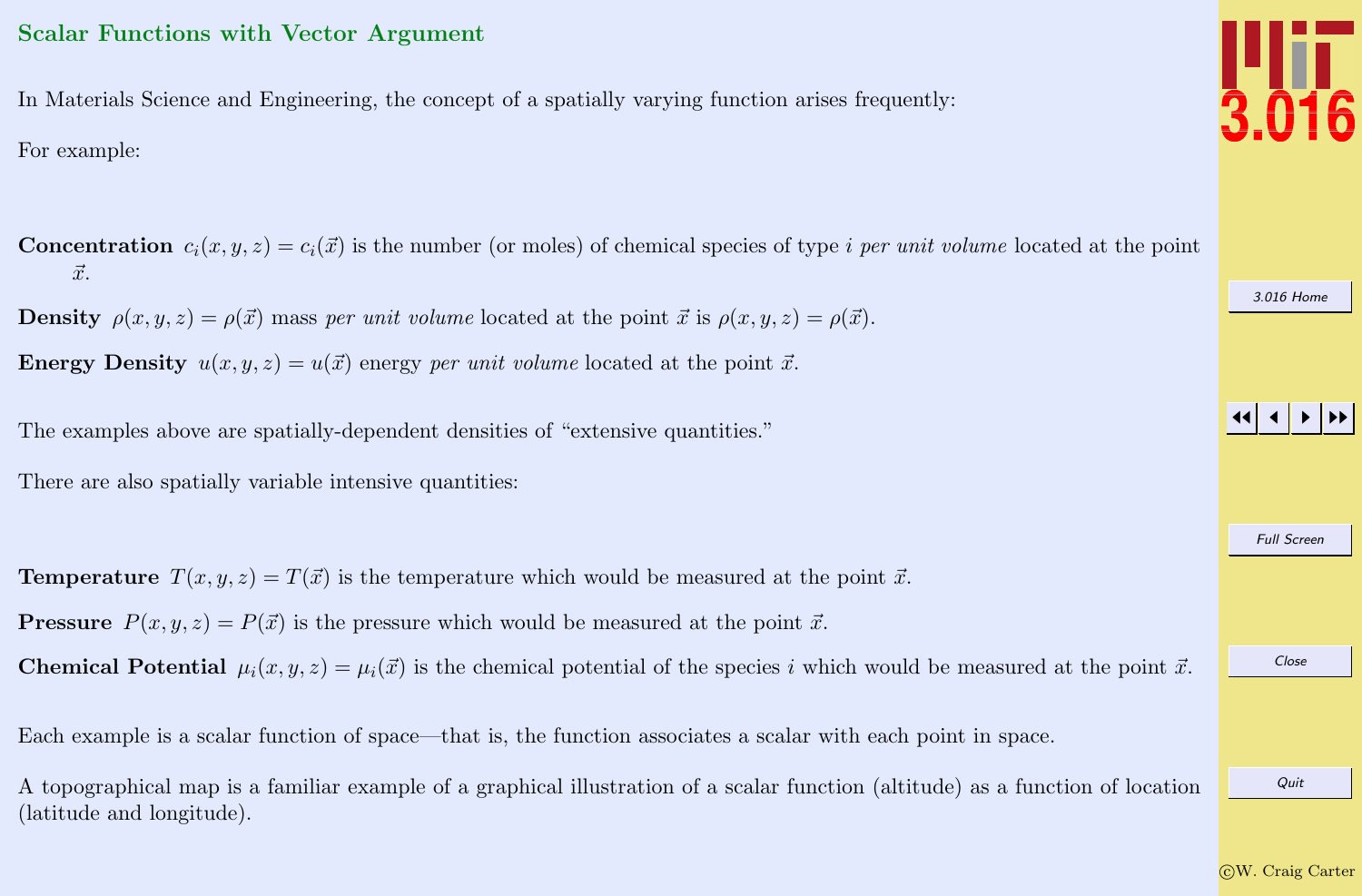### <span id="page-7-0"></span>How Confusion Can Develop in Thermodynamics

However, there are many other types of scalar functions of several arguments, such as the state function:  $U = U(S, V, N_i)$  or  $P = P(V, T, N_i)$ . It is sometimes useful to think of these types of functions a scalar functions of a "point" in a thermodynamics space.

However, this is often a source of confusion: notice that the internal energy is used in two different contexts above. One context is the value of the energy, say 128.2 Joules. The other context is the function  $U(S, V, N_i)$ . While the two symbols are identical, their meanings are quite different.

The root of the confusion lurks in the question, "What are the variables of  $U$ ?" Suppose that there is only one (independent) chemical species, then  $U(\cdot)$  has three variables, such as  $U(S, V, N)$ . "But if  $S(T, P, \mu)$ ,  $V(T, P, \mu)$ , and  $N(T, P, \mu)$  are known functions, then what are the variables of  $U$ ?" The answer is that they are any three independent variables, one could write  $U(T, P, \mu) = U(S(T, P, \mu), V(T, P, \mu), N(T, P, \mu))$ , and there are six other natural choices.

The trouble arises when variations of a function like U are queried—then the variables that are varying must be specified.

For this reason, it is either a good idea to keep the functional form explicit in thermodynamics, i.e.,

$$
dU(S, V, N) = \frac{\partial U(S, V, N)}{\partial S} dS + \frac{\partial U(S, V, N)}{\partial V} dV + \frac{\partial U(S, V, N)}{\partial N} dN
$$
  

$$
dU(T, P, \mu) = \frac{\partial U(T, P, \mu)}{\partial T} dT + \frac{\partial U(T, P, \mu)}{\partial V} dV + \frac{\partial U(T, P, \mu)}{\partial \mu} d\mu
$$
 (12-6)

or use, the common thermodynamic notation,

$$
dU = \left(\frac{\partial U}{\partial S}\right)_{V,N} dS + \left(\frac{\partial U}{\partial V}\right)_{S,N} dV + \left(\frac{\partial U}{\partial N}\right)_{S,V} dN
$$

$$
dU = \left(\frac{\partial U}{\partial T}\right)_{P,\mu} dT + \left(\frac{\partial U}{\partial P}\right)_{T,\mu} dP + \left(\frac{\partial U}{\partial \mu}\right)_{T,P} d\mu
$$



[3.016 Home](http://pruffle.mit.edu/3.016-2012/)

#### JJ J I II

Full Screen Close Quit

 $(12-7)$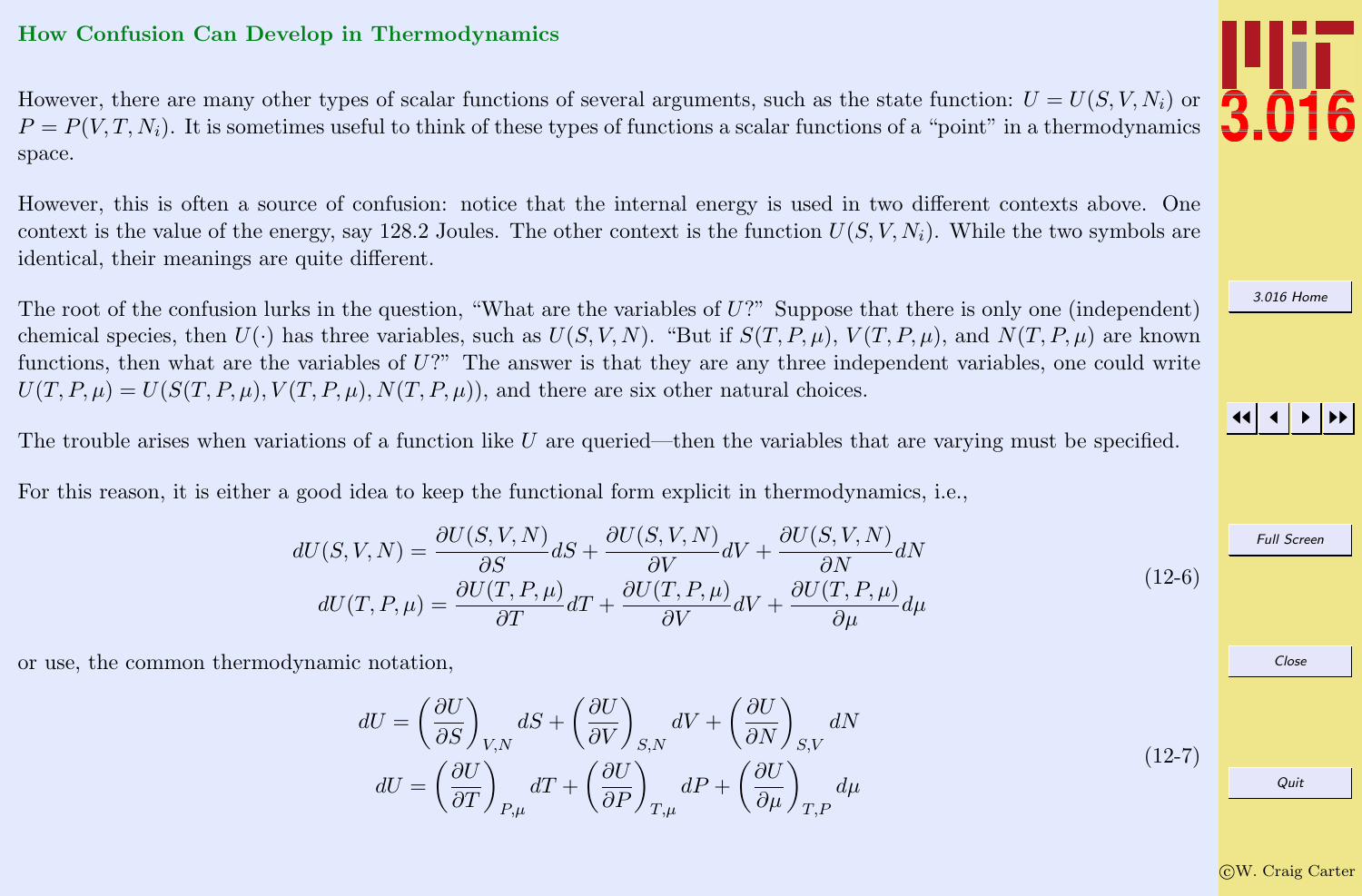## <span id="page-8-0"></span>Total and Partial Derivatives, Chain Rule

There is no doubt that a great deal confusion arises from the following question, "What are the variables of my function?"

For example, suppose we have a three-dimensional space  $(x, y, z)$ , in which there is an embedded surface  $(x(w, v), y(w, v), z(w, v))$  $\vec{x}(w, v) = \vec{x}(\vec{u})$  where  $\vec{u} = (v, w)$  is a vector that lies in the surface, and an embedded curve  $(x(s), y(s), z(s)) = \vec{x}(s)$ . Furthermore, suppose there is a curve that lies within the surface  $(w(t), v(t)) = \vec{u}(t)$ .

Suppose that  $\mathcal{E} = f(x, y, z)$  is a scalar function of  $(x, y, z)$ .

Here are some questions that arise in different applications:

- 1. How does  $\mathcal E$  vary as a function of position?
- 2. How does  $\mathcal E$  vary along the surface?
- 3. How does  $\mathcal E$  vary along the curve?
- 4. How does  $\mathcal E$  vary along the curve embedded in the surface?

Quit







Full Screen

Close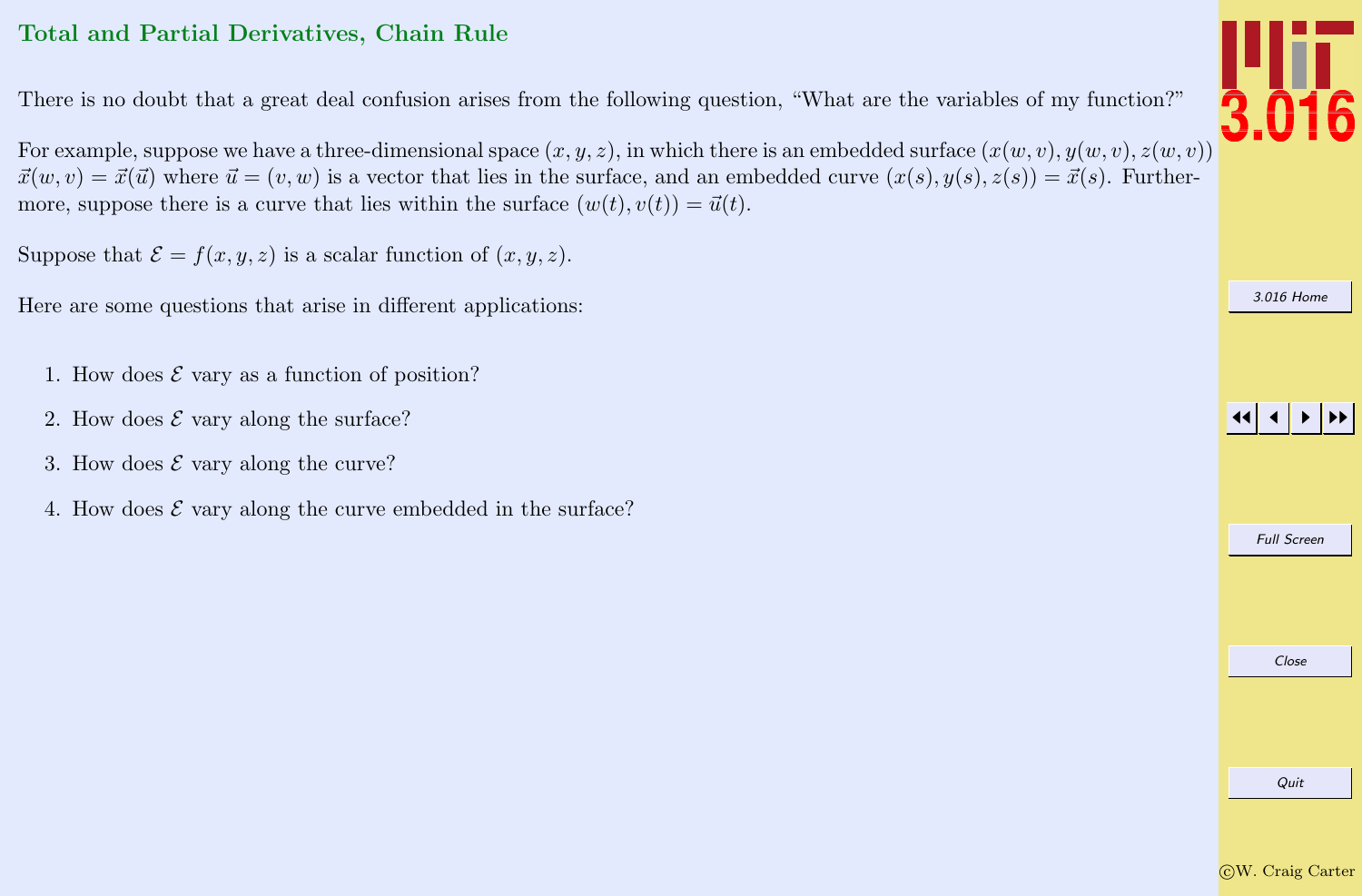<span id="page-9-0"></span>

| Lecture 12 MATHEMATICA(R) Example 3                                                                                                                                                                                                                                                                                                                                              |                    |
|----------------------------------------------------------------------------------------------------------------------------------------------------------------------------------------------------------------------------------------------------------------------------------------------------------------------------------------------------------------------------------|--------------------|
| pdf (evaluated, b&w)<br>html (evaluated)<br>notebook (non-evaluated)<br>pdf (evaluated, color)                                                                                                                                                                                                                                                                                   |                    |
| Total Derivatives and Partial Derivatives: A Mathematica Review                                                                                                                                                                                                                                                                                                                  |                    |
| Demonstrations of 1) the three spatial derivatives of $F(x, y, z)$ ; 2) the two independent derivatives on a two-dimensional surface embedded                                                                                                                                                                                                                                    |                    |
| in $x-y-z$ ; 3) the complete derivative of $F(x, y, z)$ along a curve $(x(t), y(t), z(t))$ .<br>AScalarFunction is defined everywhere in (x,y,z)                                                                                                                                                                                                                                 |                    |
| AScalarFunction $[x_1, y_2, z_1]:=$<br>SomeFunction $[x, y, z]$                                                                                                                                                                                                                                                                                                                  |                    |
| $\overline{2}$<br>AScalarFunction[x, y, z]                                                                                                                                                                                                                                                                                                                                       |                    |
| The following lines print and they define expressions.                                                                                                                                                                                                                                                                                                                           |                    |
| $dFuncX = D[AScalarFunction[x, y, z], x]$<br>1-2: AScalar Function is a symbolic representation of a function—it will be a place-holder for examples<br>$dFuncY = D[AScalarFunction[x, y, z], y]$<br>$dFuncZ = D[AScalarFunction[x, y, z], z]$<br>of partial derivatives.                                                                                                        | 3.016 Home         |
| $x(w, v)$ , $y(w, v)$ , $z(w, v)$ is a restriction of all space to a surface parameter-<br>3: This will print Mathematica's representation of derivatives with respect to one of several arguments—<br>ized by $(w, v)$ ,<br>AScalarFunction is now defined on the surface as a function of (w,v)<br>e.g., $\partial F(x, y, z)/\partial y$ is written as $F^{(0,1,0)}[x,y,z]$ . |                    |
| AScalarFunction[x[w, v], $y[w, v]$ , z[w, v]]<br>4: AScalarFunction becomes a function of two variables when $x, y$ , and $z$ are restricted to a surface<br>Because it is now a function of w and v, the derivative with respect to x<br>parameterized by $(u, v)$ : $(x(w, v), y(w, v), z(w, v))$<br>will vanish:                                                              |                    |
| D[AScalarFunction]<br>5-6: Caution: the distinction between the symbol $x$ and the symbol $x[y, y]$ is important; the following<br>5<br>x[w, v], y[w, v], z[w, v]], x]<br>two examples show how the derivatives should appear.<br>Two more flavors of derivatives, these are partial derivatives evaluated<br>on the surface                                                     |                    |
| 7: This and the previous example show how the chain rule is computed, these two terms are the<br>$dFuncW = D[AScalarFunction]$<br>components of the gradient in the surface.<br>6<br>x[w, v], y[w, v], z[w, v]], w]                                                                                                                                                              |                    |
| 8: In this case, the previous AScalarFunction becomes a function of a single variable by specifying a<br>$dFuncV = D[AScalarFunction]$<br>17<br>curve in the surface with $(w(t), v(t))$ .<br>x[w, v], y[w, v], z[w, v]], v]                                                                                                                                                     | <b>Full Screen</b> |
| 9: Now, a total derivative of the curve embedded in the surface can be calculated with the chain rule.<br>On the surface $x(w, v)$ , $y(w, v)$ , $z(w, v)$ , we can prescribe a curve $w(t)$ , $v(t)$ ,<br>now we have AScalarFunction defined on that curve<br>This is nearly equivalent to the following along a specified curve.                                              |                    |
| AScalarFunction[x[w[t], v[t]],<br>18<br>10: Here is the total derivative along a specific curve $(x(t), y(t), z(t))$ , but here there is no constraint to<br>y[w[t], v[t]], z[w[t], v[t]]]<br>the surface $\vec{x}(w, v)$<br>The following is a derivative of the function along the curve parameter-                                                                            |                    |
| ized by t<br>$dFunc$ = $D[ASCalarFunction[x[w[t], v[t]],$<br>9<br>y[w[t], v[t]], z[w[t], v[t]]], t]                                                                                                                                                                                                                                                                              | Close              |
| $dFuncT =$<br> 10<br>$D[AScalarFunction[x[t], y[t], z[t]], t]$                                                                                                                                                                                                                                                                                                                   |                    |
|                                                                                                                                                                                                                                                                                                                                                                                  | Quit               |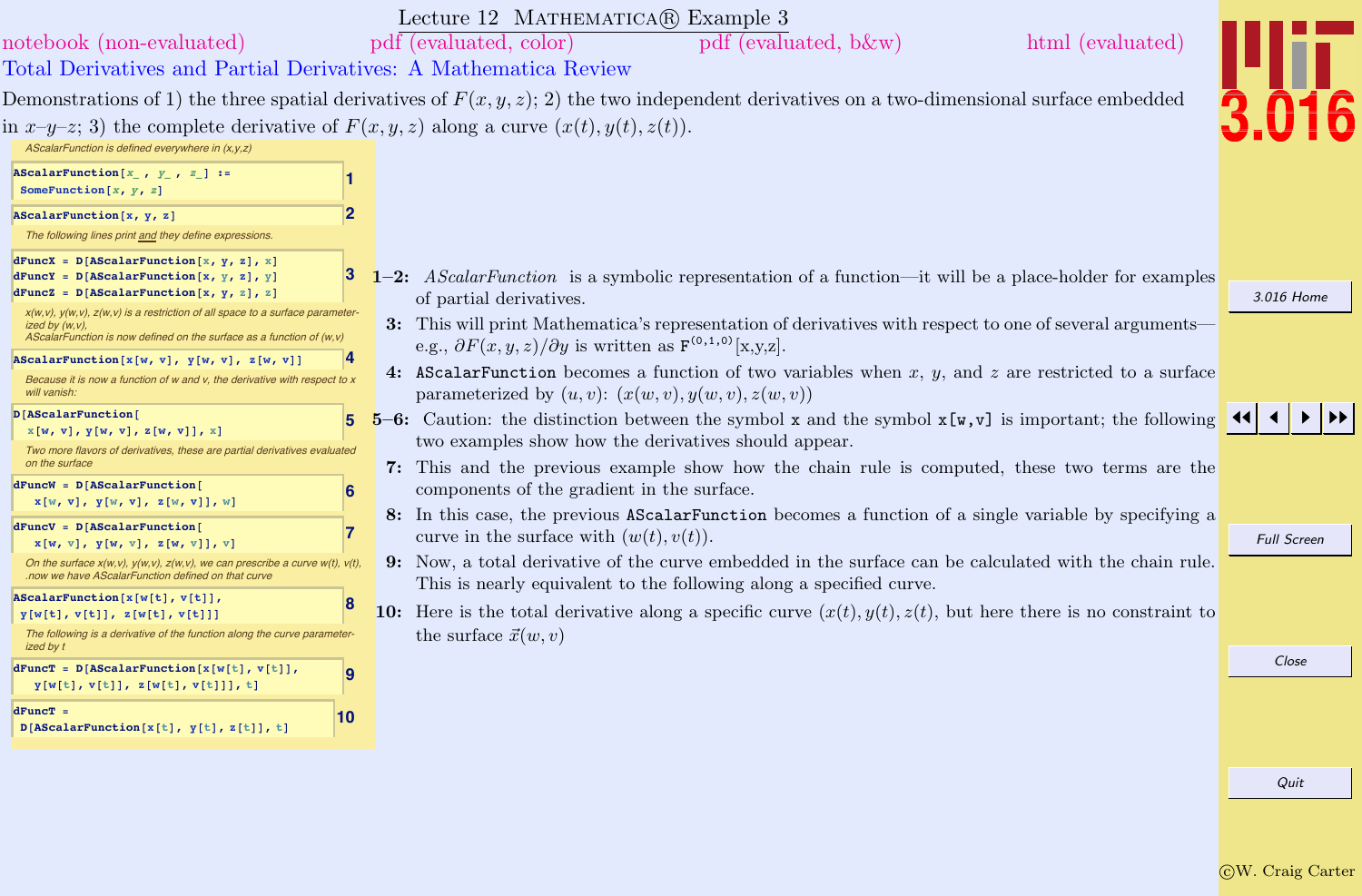#### <span id="page-10-0"></span>Taylor Series

The behavior of a function near a point is something that arises frequently in physical models. When the function has lower-order continuous partial derivatives (generally, a "smooth" function near the point in question), the stock method to model local behavior is Taylor's series expansions around a fixed point.

Taylor's expansion for a scalar function of n variables,  $f(x_1, x_2, \ldots, x_n)$ , which has continuous first and second partial derivatives near the point  $\vec{\xi} = (\xi_1, \xi_2, \dots, \xi_n)$ , is:

$$
f(\xi_1, \xi_2, \dots, \xi_n) = f(x_1, x_2, \dots, x_n)
$$
\n
$$
+ \frac{\partial f}{\partial x_1}\Big|_{\vec{\xi}} (\xi_1 - x_1) + \frac{\partial f}{\partial x_2}\Big|_{\vec{\xi}} (\xi_2 - x_2) + \dots + \frac{\partial f}{\partial x_n}\Big|_{\vec{\xi}} (\xi_n - x_n)
$$
\n
$$
+ \frac{1}{2} \Big[
$$
\n
$$
\frac{\partial^2 f}{\partial x_1^2}\Big|_{\vec{\xi}} (\xi_1 - x_1)^2) + \frac{\partial^2 f}{\partial x_1 \partial x_2}\Big|_{\vec{\xi}} (\xi_1 - x_1)(\xi_2 - x_2) + \dots + \frac{\partial^2 f}{\partial x_1 \partial x_n}\Big|_{\vec{\xi}} (\xi_1 - x_1)(\xi_n - x_n)
$$
\n
$$
+ \frac{\partial^2 f}{\partial x_2 \partial x_1}\Big|_{\vec{\xi}} (\xi_2 - x_2)(\xi_1 - x_1) + \frac{\partial^2 f}{\partial x_2^2}\Big|_{\vec{\xi}} (\xi_2 - x_2)^2 + \dots + \frac{\partial^2 f}{\partial x_2 \partial x_n}\Big|_{\vec{\xi}} (\xi_2 - x_2)(\xi_n - x_n)
$$
\n
$$
\vdots
$$
\n
$$
+ \frac{\partial^2 f}{\partial x_n \partial x_1}\Big|_{\vec{\xi}} (\xi_n - x_n)(\xi_1 - x_1) + \frac{\partial^2 f}{\partial x_n \partial x_2}\Big|_{\vec{\xi}} (\xi_n - x_n)(\xi_2 - x_2) + \dots + \frac{\partial^2 f}{\partial x_n^2}\Big|_{\vec{\xi}} (\xi_n - x_n)^2
$$
\n
$$
+ O\left[ (\xi_1 - x_1)^3 \right] + O\left[ (\xi_1 - x_1)^2 (\xi_2 - x_2) \right] + O\left[ (\xi_1 - x_1)(\xi_2 - x_2)^2 \right] + O\left[ (\xi_2 - x_2)^3 \right]
$$
\n
$$
+ \dots + O\left[ (\xi_1 - x_1)^2 (\xi_n - x_n) \right] + O\left[ (\xi_1 - x_1)(\xi_2 - x_2)(\xi_n - x_n) \right] + \dots + O\left[ (\xi_n - x_n)^3 \right]
$$
\n

or in a vector shorthand:

$$
f(\vec{x}) = f(\vec{\xi}) + \nabla_{\vec{x}} f|_{\vec{\xi}} \cdot (\vec{\xi} - \vec{x}) + (\vec{\xi} - \vec{x}) \cdot (\nabla_{\vec{x}} \nabla_{\vec{x}} f)|_{\vec{\xi}} \cdot (\vec{x} - \vec{x}) + \mathcal{O}\left[\|\vec{\xi} - \vec{x}\|^3\right]
$$
(12-9) (12-9)



ome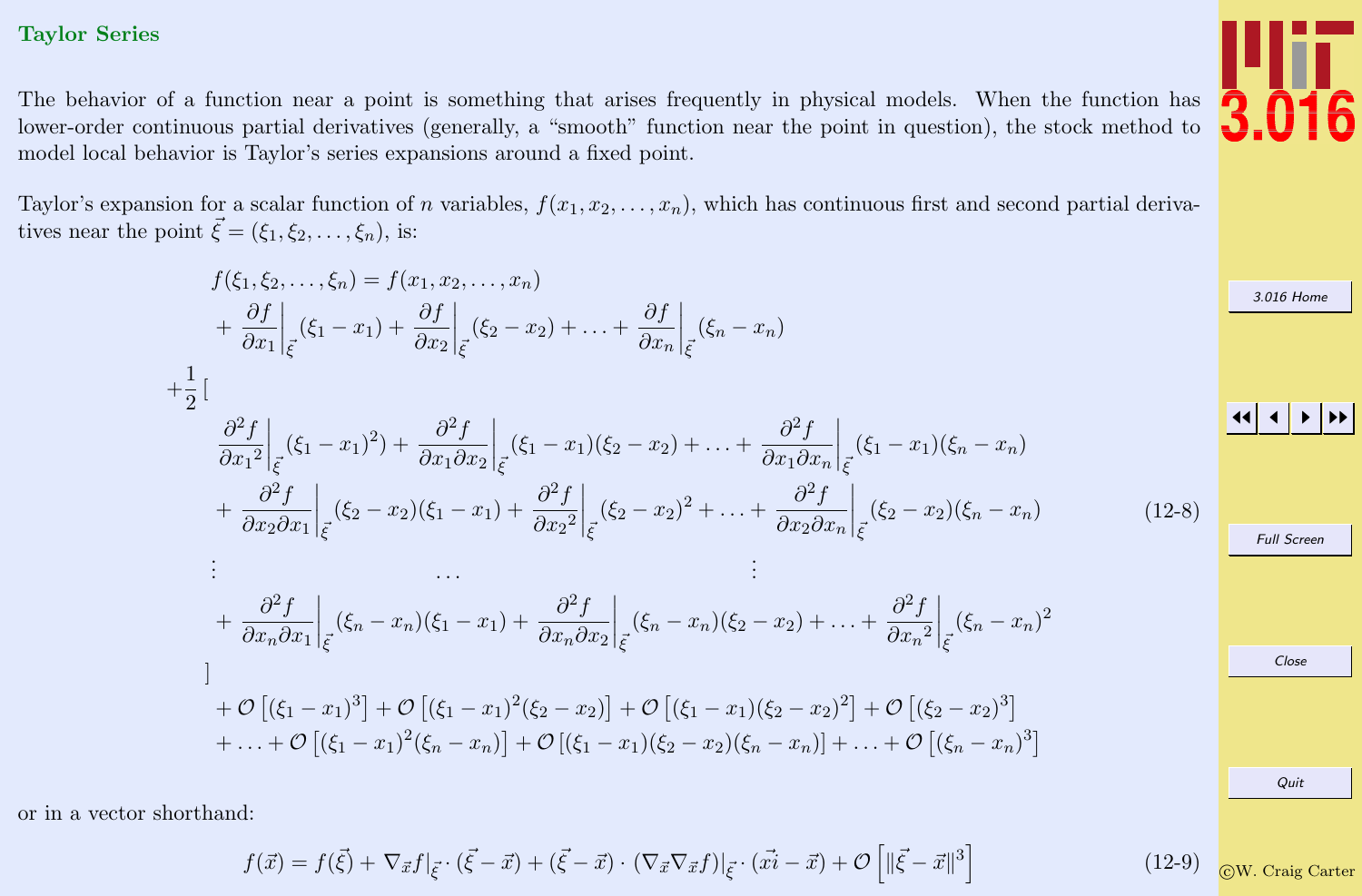In the following example, visualization of local approximations will be obtained for a scalar function of two variables,  $f(x, y)$ . This will be extended into an approximating function of four variables by expanding it about a point  $(\xi, \eta)$  to second order. The expansion is now a function of four variables—the first two variables are the point the function is expanded around (x and y), and the second two are the variable of the parabolic approximation at that point (ξ and η):  $f_{\text{appx}}(\xi, \eta; x, y) =$  $f(x,y) + \frac{\partial f}{\partial x}\Big|_{x,y} (\xi - x) + \frac{\partial f}{\partial y}\Big|_{x,y} (\eta - y) + \mathcal{Q}$  where  $\mathcal{Q} \equiv \frac{1}{2}$  $\partial^2 f$  $\overline{\partial x^2}$  $\Big|_{x,y} (\xi - x)(\xi - x) + \frac{\partial^2 f}{\partial x \partial x}$  $\frac{\partial^2 f}{\partial x \partial y}\Big|_{x,y} (\xi - x)(\eta - y) + \frac{1}{2}$  $\partial^2 f$  $\overline{\partial y^2}$  $\Big|_{x,y}$   $(\eta - y)(\eta - y)$ or  $f_{\rm appx}(\xi, \eta, x, y) = f(x, y) + \nabla f \cdot \left( \begin{array}{c} \xi - x \\ x - y \end{array} \right)$  $\eta - y$  $+\frac{1}{2}\mathcal{Q}_{\text{form}}$  where  $\mathcal{Q}_{\text{form}} \equiv (\xi - x, \eta - y)$  $\sqrt{ }$  $\mathcal{L}$  $\partial^2 f$  $\overline{\partial x^2}$  $\Big|_{x,y}$  $\partial^2 f$  $\frac{\partial^2 f}{\partial x \partial y}\Big|_{x,y}$  $\partial^2 f$  $\frac{\partial^2 f}{\partial y \partial x}\bigg|_{x,y}$  $\partial^2 f$  $\overline{\partial y^2}$  $\Big|_{x,y}$  $\setminus$  $\overline{1}$  $\int \xi - x$  $\eta - y$  $\setminus$ 

The function  $f_{\text{appx}}(\xi, \eta, x, y)$  will be plotted as a function of  $\xi$  and  $\eta$  for  $|\xi - x| < \delta$  and  $|\eta - y| < \delta$  for a selected number of points  $(x, y)$ .



JJ J I II

[3.016 Home](http://pruffle.mit.edu/3.016-2012/)

| <b>Full Screen</b> |
|--------------------|
|                    |
|                    |
|                    |
| Close              |
|                    |
|                    |
|                    |
| Quit               |
|                    |
|                    |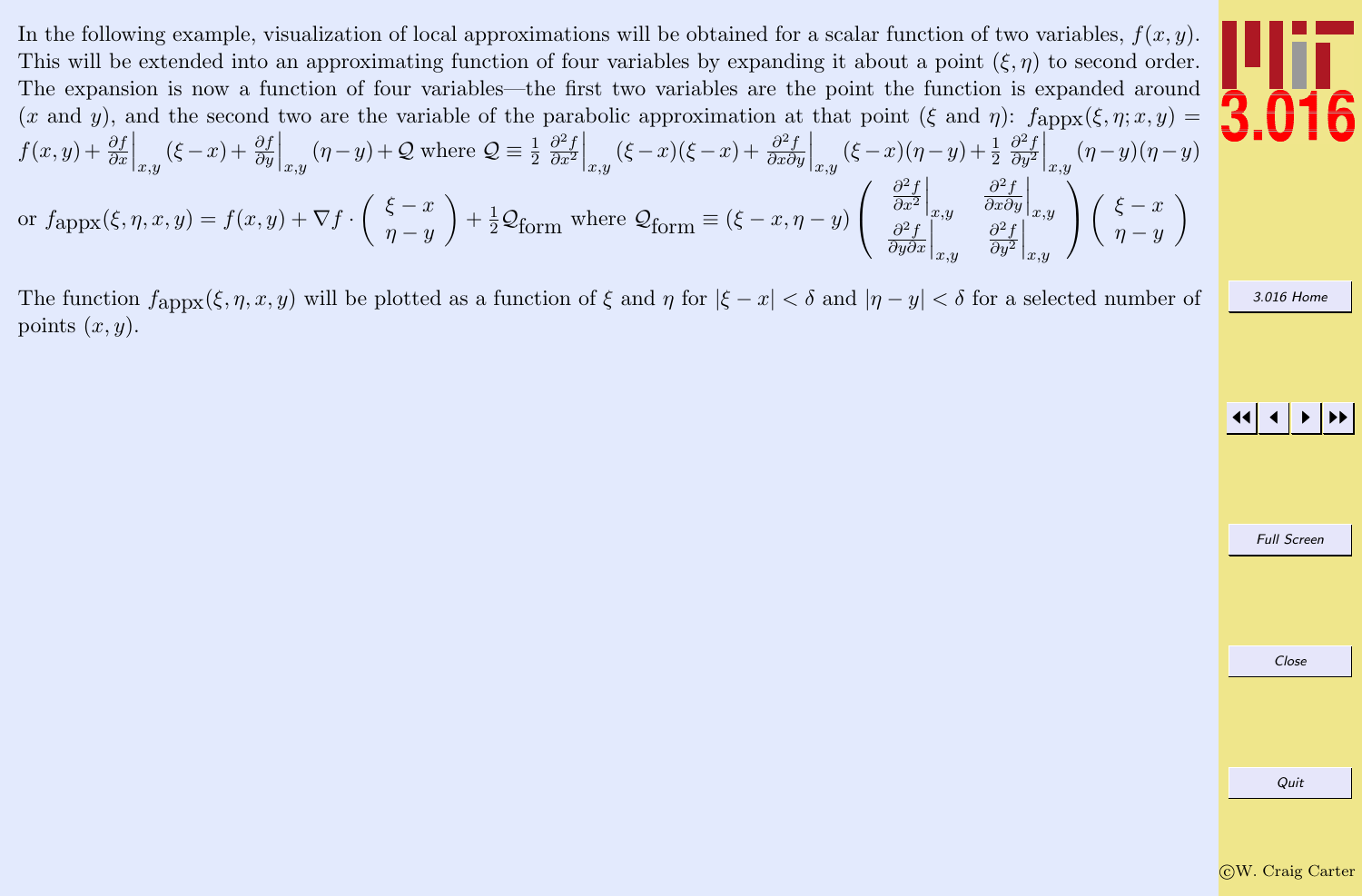<span id="page-12-0"></span>

|                                                                                                                                                                                                                                                                           | Lecture 12 MATHEMATICA(R) Example 4                                                                                                                                                                          |                    |
|---------------------------------------------------------------------------------------------------------------------------------------------------------------------------------------------------------------------------------------------------------------------------|--------------------------------------------------------------------------------------------------------------------------------------------------------------------------------------------------------------|--------------------|
| notebook (non-evaluated)                                                                                                                                                                                                                                                  | pdf (evaluated, color)<br>html (evaluated)<br>pdf (evaluated, b&w)                                                                                                                                           |                    |
| Taylor Expansions of a Scalar Function of $\vec{v}$ in the Neighborhood of Zero                                                                                                                                                                                           |                                                                                                                                                                                                              |                    |
|                                                                                                                                                                                                                                                                           | This will demonstrate how to produce an expression-form for a first-order expansion to a function of three variables.                                                                                        |                    |
| This is symbolic representation of a first order expansion (keeping all<br>terms) of a function near $x, y, z$                                                                                                                                                            |                                                                                                                                                                                                              |                    |
| SmallChangeSeries =<br>Expand [Series [AScalarFunction [x + dx,<br>$y + dy$ , z + dz], {dx, 0, 1}, {dy, 0, 1},<br>$\{dz, 0, 1\}]$ ] - AScalarFunction[x, y, z]<br>Using normal converts the approximation into an expression, but higher<br>order terms are still present |                                                                                                                                                                                                              |                    |
| dScalarFunction =<br>2                                                                                                                                                                                                                                                    |                                                                                                                                                                                                              |                    |
| Expand[Normal[SmallChangeSeries]]<br>The next step eliminates second- and third-order terms<br>dy, and dz are small)                                                                                                                                                      | 1: Here, we get a symbolic representation of the approximation of $F(x+dx, y+dy, z+dz)$ near the<br>point $(x, y, z) = (0, 0, 0)$ to first order. The Series function first expands about the last iterator- | 3.016 Home         |
| dScalarFunction = dScalarFunction /.<br>3<br>$\{dx dy \rightarrow 0, dy dz \rightarrow 0, dx dz \rightarrow 0\}$                                                                                                                                                          | argument. This produces a result that multiplies the expansion parameters $dx$ , $dy$ , and $dz$ by the<br>order of approximation functions $\mathbf{0}[\mathrm{dx}^2]$ .                                    |                    |
| dz SomeFunction <sup>(0,0,1)</sup> [x, y, z] +<br>dy SomeFunction <sup>(0,1,0)</sup> [x, y, z] +                                                                                                                                                                          | 2: Using Normal and Expand on the series-result above yields an expression for the approximation, but                                                                                                        |                    |
| dx SomeFunction <sup>(1,0,0)</sup> [x, y, z]                                                                                                                                                                                                                              | it is not first-order as we might have intended. The dx dy-terms are a result of expanding the result<br>of the three sequential expansions in the first command.                                            |                    |
| The above form is like the thermodynamic expression :<br>$dF = \frac{\partial F}{\partial x} dx + \frac{\partial F}{\partial y} dy + \frac{\partial F}{\partial z} dz$                                                                                                    | 3: Here, a rule is applied to remove the second-order terms. The result has the same form as the<br>thermodynamic expression:                                                                                |                    |
|                                                                                                                                                                                                                                                                           |                                                                                                                                                                                                              |                    |
|                                                                                                                                                                                                                                                                           | $dG = \left(\frac{\partial G}{\partial P}\right)_{T,n} dP + \left(\frac{\partial G}{\partial T}\right)_{n,P} + \left(\frac{\partial G}{\partial n}\right)_{P,T}$                                             | <b>Full Screen</b> |
|                                                                                                                                                                                                                                                                           | $= V(P,T,n)dP - S(P,T,n)dT + \mu(P,T,n)dn$                                                                                                                                                                   |                    |
|                                                                                                                                                                                                                                                                           |                                                                                                                                                                                                              |                    |
|                                                                                                                                                                                                                                                                           |                                                                                                                                                                                                              |                    |
|                                                                                                                                                                                                                                                                           |                                                                                                                                                                                                              |                    |
|                                                                                                                                                                                                                                                                           |                                                                                                                                                                                                              | Close              |
|                                                                                                                                                                                                                                                                           |                                                                                                                                                                                                              |                    |
|                                                                                                                                                                                                                                                                           |                                                                                                                                                                                                              |                    |
|                                                                                                                                                                                                                                                                           |                                                                                                                                                                                                              |                    |
|                                                                                                                                                                                                                                                                           |                                                                                                                                                                                                              | Quit               |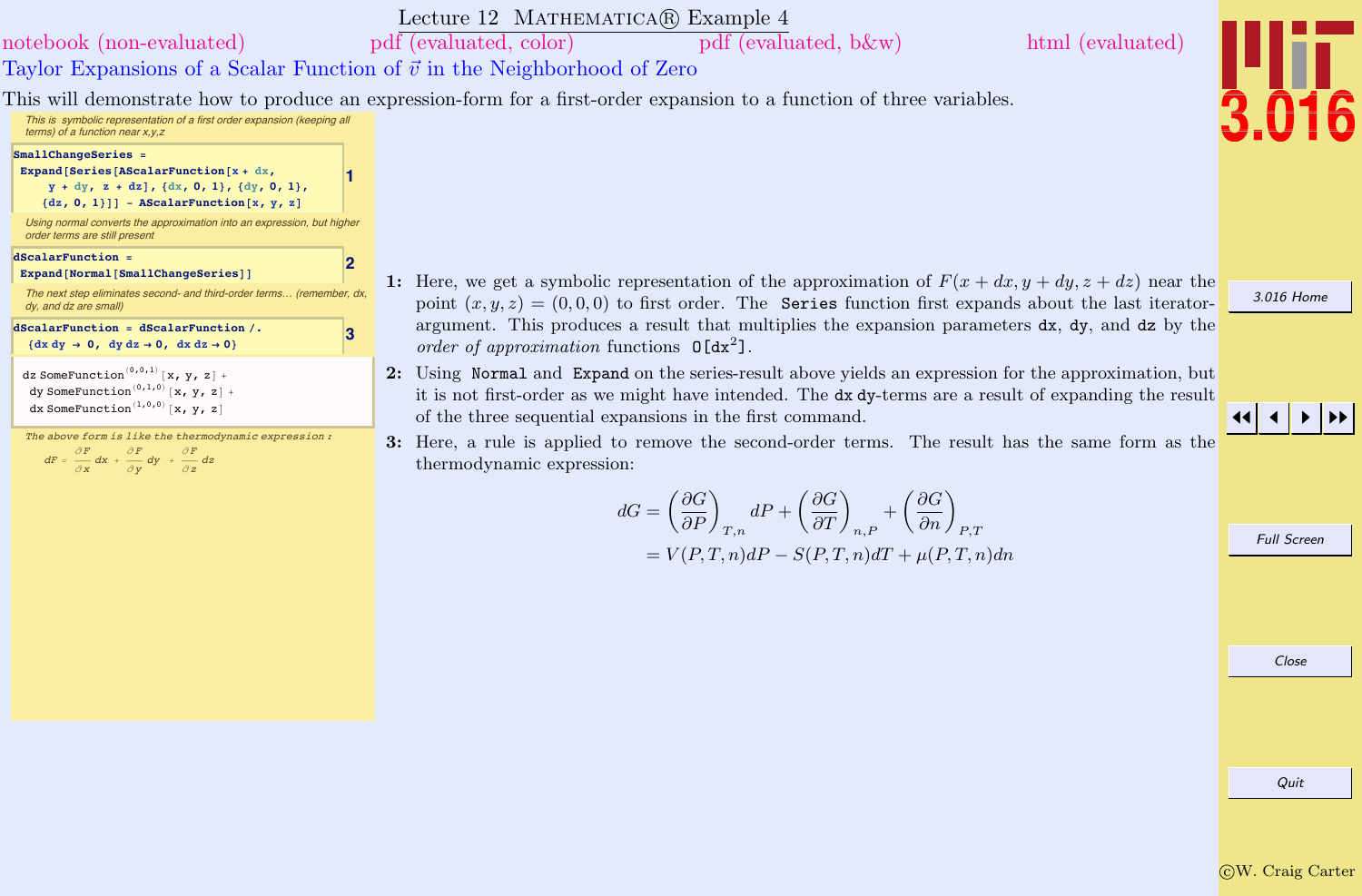<span id="page-13-0"></span>

| notebook (non-evaluated)<br>Approximating Surfaces at Points                                                                                                                                                                                                               |    | Lecture 12 MATHEMATICA® Example 5<br>pdf (evaluated, color)<br>html (evaluated)<br>pdf (evaluated, b&w)                                                                                                                                                                                                                                                                                         |                    |
|----------------------------------------------------------------------------------------------------------------------------------------------------------------------------------------------------------------------------------------------------------------------------|----|-------------------------------------------------------------------------------------------------------------------------------------------------------------------------------------------------------------------------------------------------------------------------------------------------------------------------------------------------------------------------------------------------|--------------------|
|                                                                                                                                                                                                                                                                            |    | Visualization of quadratic approximations to a surface at points on that surface                                                                                                                                                                                                                                                                                                                |                    |
| CrazyFun $[x, y]$ :=<br>$\sin[5 \pi x] \sin[5 \pi y] / (xy) + \sin[5 \pi (x - 1)]$<br>Sin $[5 \pi (y - 1)] / ((x - 1) (y - 1))$                                                                                                                                            |    |                                                                                                                                                                                                                                                                                                                                                                                                 |                    |
| theplot = $Plot3D[CrazyFun[x, y],$<br>$\{x, 0.1, .9\}, \{y, 0.1, .9\},$ PlotRange $\rightarrow$ All,<br>Mesh $\rightarrow$ False, PlotStyle $\rightarrow$ {Opacity[0.5]}]                                                                                                  | 12 |                                                                                                                                                                                                                                                                                                                                                                                                 |                    |
| Approxfunction $[x_1, y_1, xo_1, yo_1]:=$<br>Series [CrazyFun[ $x, y$ ],<br>${x, x0, 2}, {y, y0, 2}]$ // Normal                                                                                                                                                            | 3  |                                                                                                                                                                                                                                                                                                                                                                                                 |                    |
| $anapprox = Plot3D[$<br>Evaluate [Approxfunction $[x, y, .7, .1]$ ],<br>${x, .7-.1, .7+.1}, {y, .1-.1, .1+.1}\}$                                                                                                                                                           |    | $1-2$ : <i>CrazyFun</i> is an example scalar function of two variables.<br>3-4: Using Normal to convert the Taylor Expansion obtained by Series at a point $x_o$ , $y_o$ produces<br>a function <i>Approxfunction</i> of four variables (the point it is approximated $(x_o, y_o)$ ) and the local                                                                                              | 3.016 Home         |
| Show [ theplot, anapprox]                                                                                                                                                                                                                                                  | 5  | expansion variables at that point $(x, y)$ ).                                                                                                                                                                                                                                                                                                                                                   |                    |
| $Table[{xo[i] = RandomReal[]},$<br>$yo[i] = RandomReal[]$ , {i, 1, 100}];                                                                                                                                                                                                  | 6  | 5: This illustrates how the local quadratic approximation fits the surface locally at a particular point<br>$(0.7, 0.7)$ in a square of (half)-side-length 0.1                                                                                                                                                                                                                                  |                    |
| ApproxPlot[i] := Plot3D[Evaluate[<br>Approxfunction $[x, y, xo[i], yo[i]]$ ,<br>${x, xo[i] - .1, xo[i] + .1},$<br>$\{y, yo[i]-1, yo[i]+1\}$ , PlotPoints $\rightarrow 6$ ,<br>Mesh $\rightarrow$ True, ColorFunction $\rightarrow$<br>(RGEColor[0.9 xo[i], 0.9 yo[i], #] & |    | 6: Generate a list of random points at which to visualize the local approximation.<br><b>7:</b> ApproxPlot is an example that will plot the local approximation for any indexed random point. The<br>surface is colored by using the value of the point as an indicator.<br>8-9: This is an example of producing a stack of graphics with a <i>recursive graphics function</i> . It iteratively |                    |
| GraphicsStack[1] = Show[ApproxPlot[1]];                                                                                                                                                                                                                                    | 18 | adds a new approximating surface graphics object to the set of the previous ones.                                                                                                                                                                                                                                                                                                               | <b>Full Screen</b> |
| GraphicsStack[ $i$ ] := GraphicsStack[ $i$ ] =<br>Show [GraphicsStack $[i-1]$ , ApproxPlot $[i]$ ]                                                                                                                                                                         |    | 10: This will produce a visualization of approximations at different parts of the original surface.                                                                                                                                                                                                                                                                                             |                    |
| Manipulate[Show[theplot, GraphicsStack[i]],<br>$\{ \{i, 3\}, 1, 20, 1 \}$                                                                                                                                                                                                  | 10 |                                                                                                                                                                                                                                                                                                                                                                                                 |                    |
|                                                                                                                                                                                                                                                                            |    |                                                                                                                                                                                                                                                                                                                                                                                                 | Close              |
|                                                                                                                                                                                                                                                                            |    |                                                                                                                                                                                                                                                                                                                                                                                                 |                    |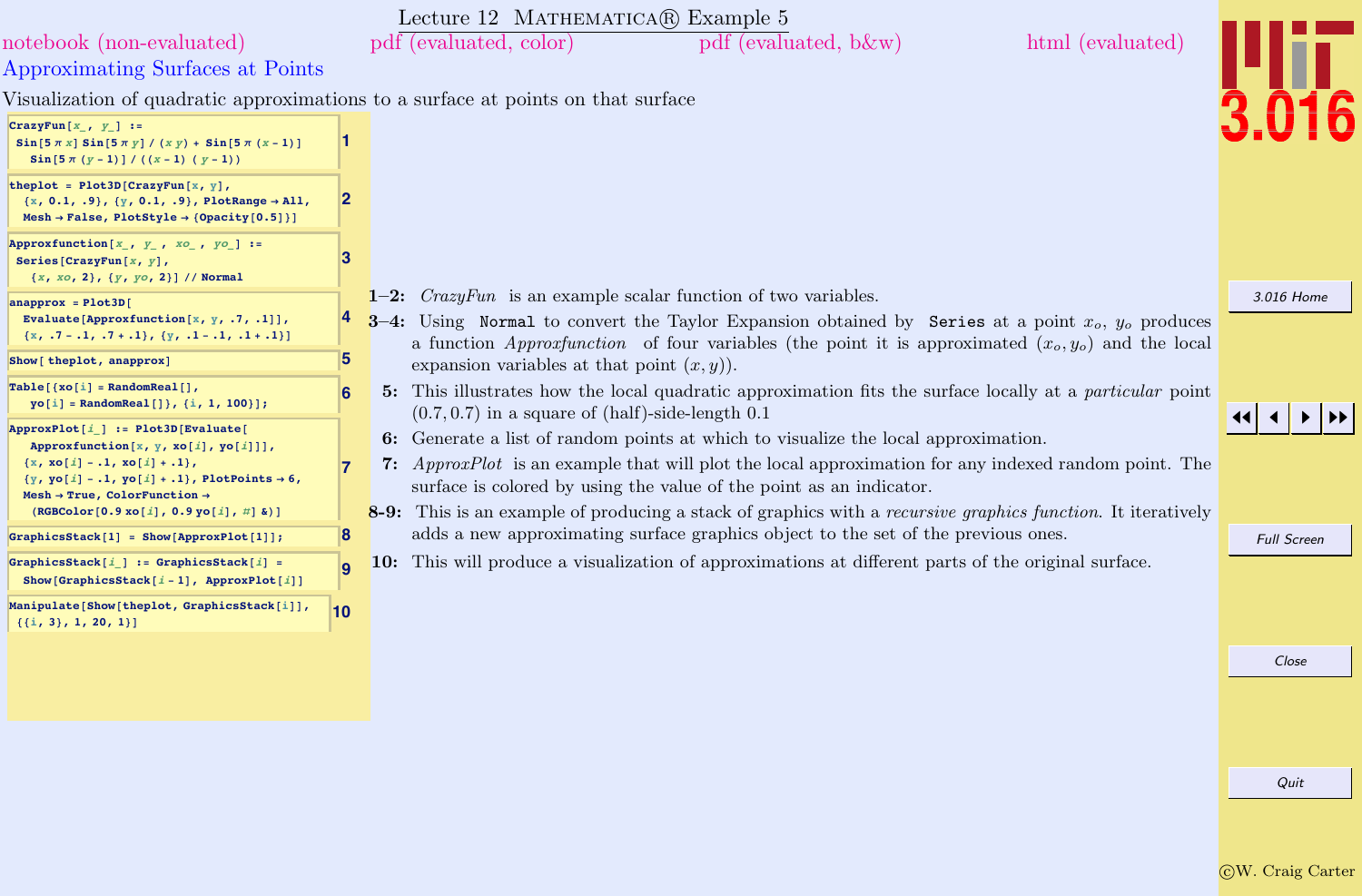<span id="page-14-0"></span>Just a few of many examples of instances where Taylor's expansions are used are:

- linearization Examining the behavior of a model near a point where the model is understood. Even if the model is wildly non-linear, a useful approximation is to make it linear by evaluating near a fixed point.
- approximation If a model has a complicated representation in terms of unfamiliar functions, a Taylor expansion can be used to characterize the 'local' model in terms of a simple polynomial.
- asymptotics Even when a system has singular behavior (e.g, the value of a function becomes infinite as some variable approaches a particular value), how the system becomes singular is very important. At singular points, the Taylor expansion will have leading order terms that are singular, for example near  $x = 0$ ,

$$
\frac{\sin(x)}{x^2} = \frac{1}{x} - \frac{x}{6} + \mathcal{O}(x^3)
$$
\n(12-10)

The singularity can be subtracted off and it can be said that this function approaches  $\infty$  "linearly" from below with slope -1/6. Comparing this to the behavior of another function that is singular near zero:

$$
\frac{\exp(x)}{x} = \frac{1}{x} + 1 + \frac{x}{2} + \frac{x^2}{6} + \mathcal{O}(x^3)
$$
\n(12-11)

shows that the  $e^x/x$  behavior is "more singular."

Quit



3.016 H

JJ J I II

Full Screen

Close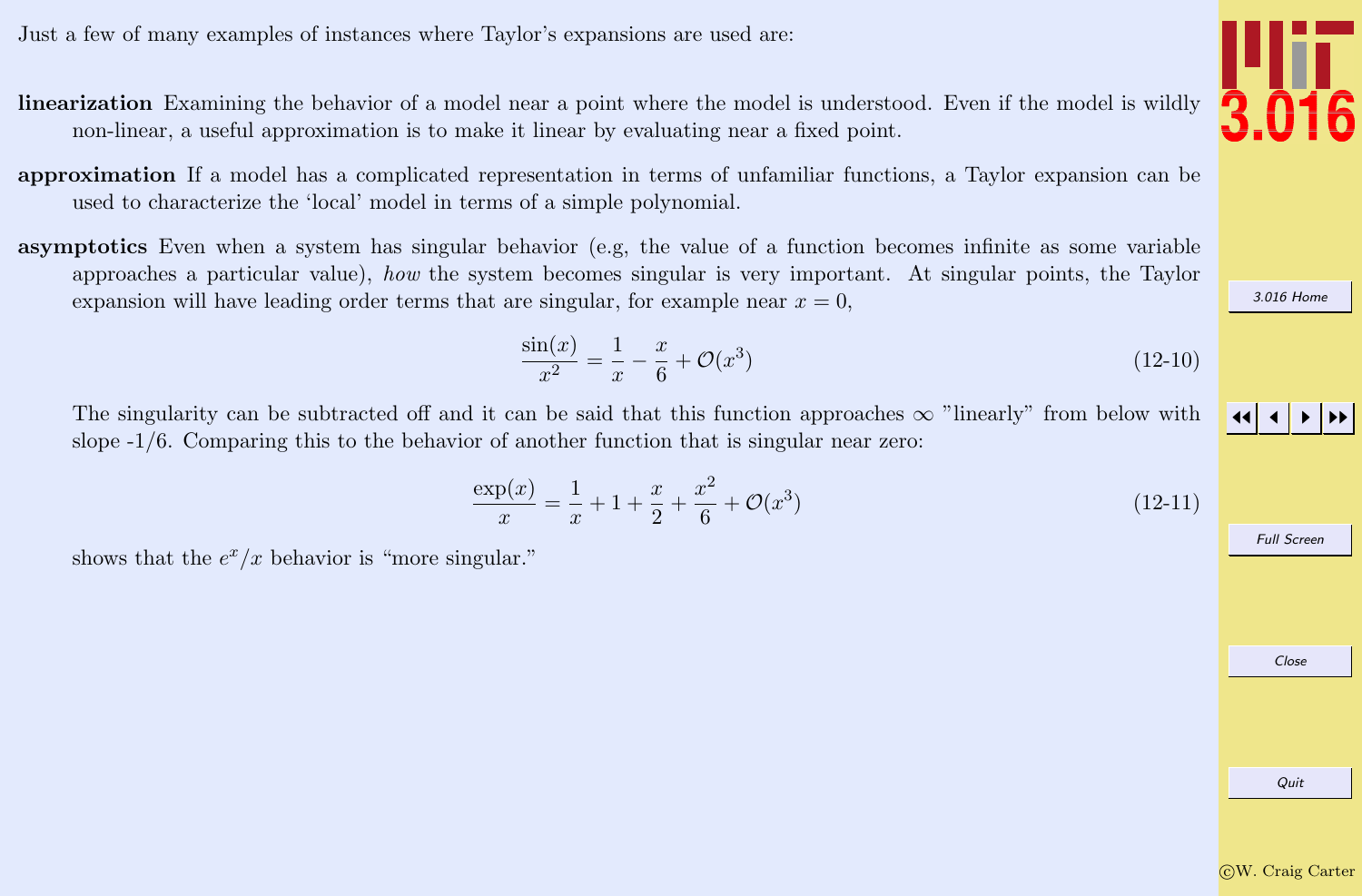

stability If the expansion of energy about a point is obtained, then the various orders of expansion can be interpreted:

zero-order The zeroth-order term in a local expansion is the energy of the system at the point evaluated. Unless this term is to be compared to another point, it has no particular meaning (if it is not infinite), as energy is always

c W. Craig Carter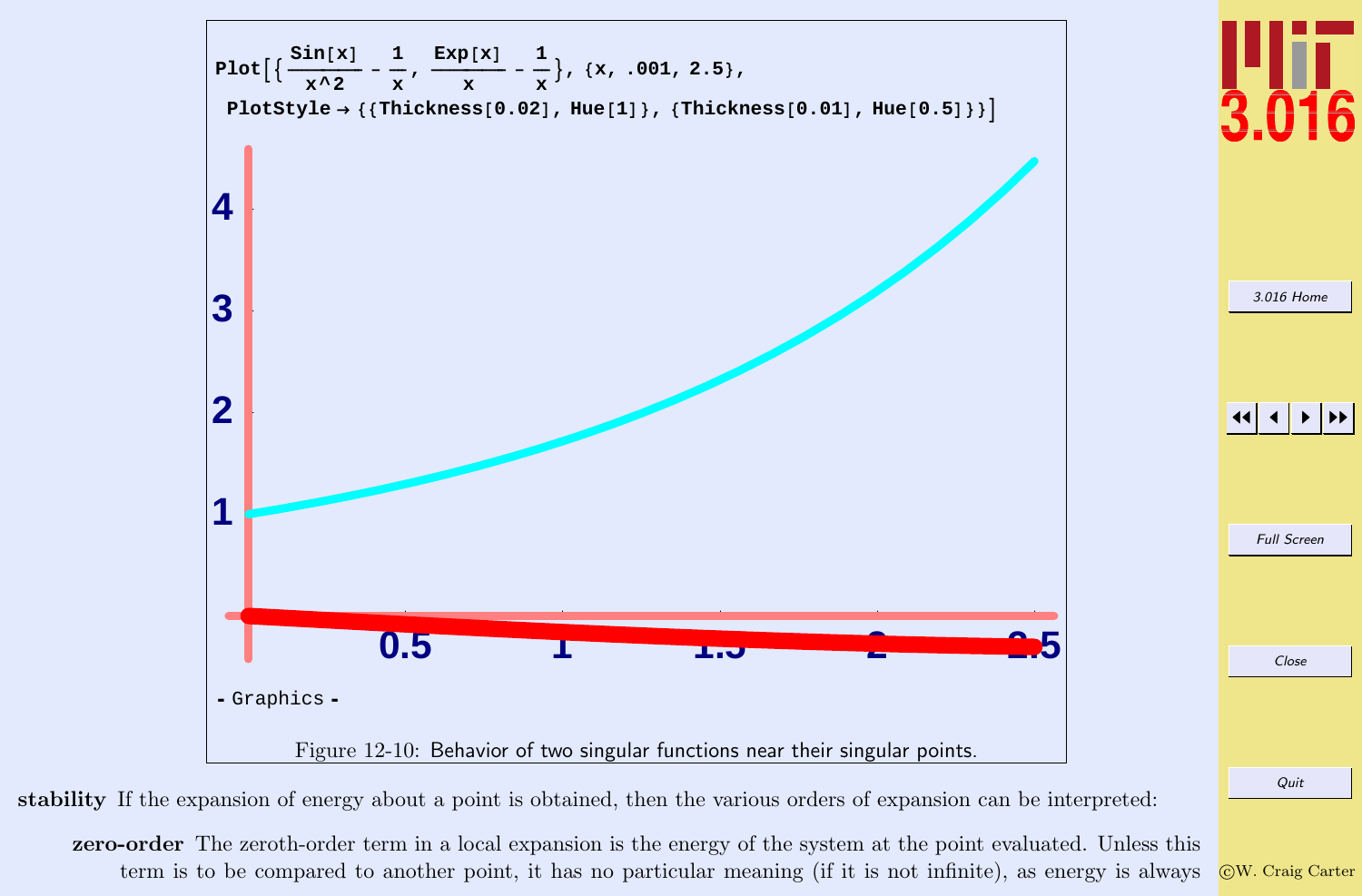arbitrarily defined up to a constant.

<span id="page-16-0"></span>first-order The first-order is related to the driving force to change the state of the system. Consider:

$$
\Delta E = \nabla E \cdot \delta \vec{x} = -\vec{F} \cdot \delta \vec{x} \tag{12-12}
$$

If force exists, the system can decrease its energy linearly by picking a particular change  $\delta \vec{x}$  that is anti-parallel to the force.

For a system to be stable, it is a necessary first condition that the forces (or first order expansion coefficients) vanish.

second order If a system has no forces on it (therefore satisfying the necessary condition of stability), then where the system is stable or unstable depends on whether a small  $\delta \vec{x}$  can be found that deceases the energy:

$$
\Delta E = \frac{1}{2} \delta \vec{x} \cdot \nabla (-\vec{F}) \cdot \delta \vec{x}
$$
  
=\frac{1}{2} \cdot \nabla \nabla E \cdot \delta \vec{x}  
=\frac{1}{2} \frac{\partial^2 E}{\partial x\_i \partial x\_j}\Big|\_{x\_1, x\_2, \dots, x\_n} \delta x\_i \delta x\_j \qquad (12-13)

where the summation convention is used above and the point  $(x_1, x_2, \ldots, x_n)$  is one for which  $\nabla E$  is zero.

numerics Derivatives are often obtained numerically in numerical simulations. The Taylor expansion provides a formula to approximate numerical derivatives—and provides an estimate of the numerical error as a function of quantities like numerical mesh size.

### Gradients and Directional Derivatives

Scalar functions  $F(x, y, z) = F(\vec{x})$  have a natural vector field associated with them—at each point  $\vec{x}$  there is a direction  $\hat{n}(\vec{x})$ pointing in the direction of the most rapid increase of  $F$ . Associating the *magnitude* of a vector in the direction of steepest increase with the rate of increase of F defines the gradient.

The gradient is therefore a vector function with a vector argument ( $\vec{x}$  in this case) and it is commonly written as  $\nabla F$ .



[3.016 Home](http://pruffle.mit.edu/3.016-2012/)

Full Screen

Close

c W. Craig Carter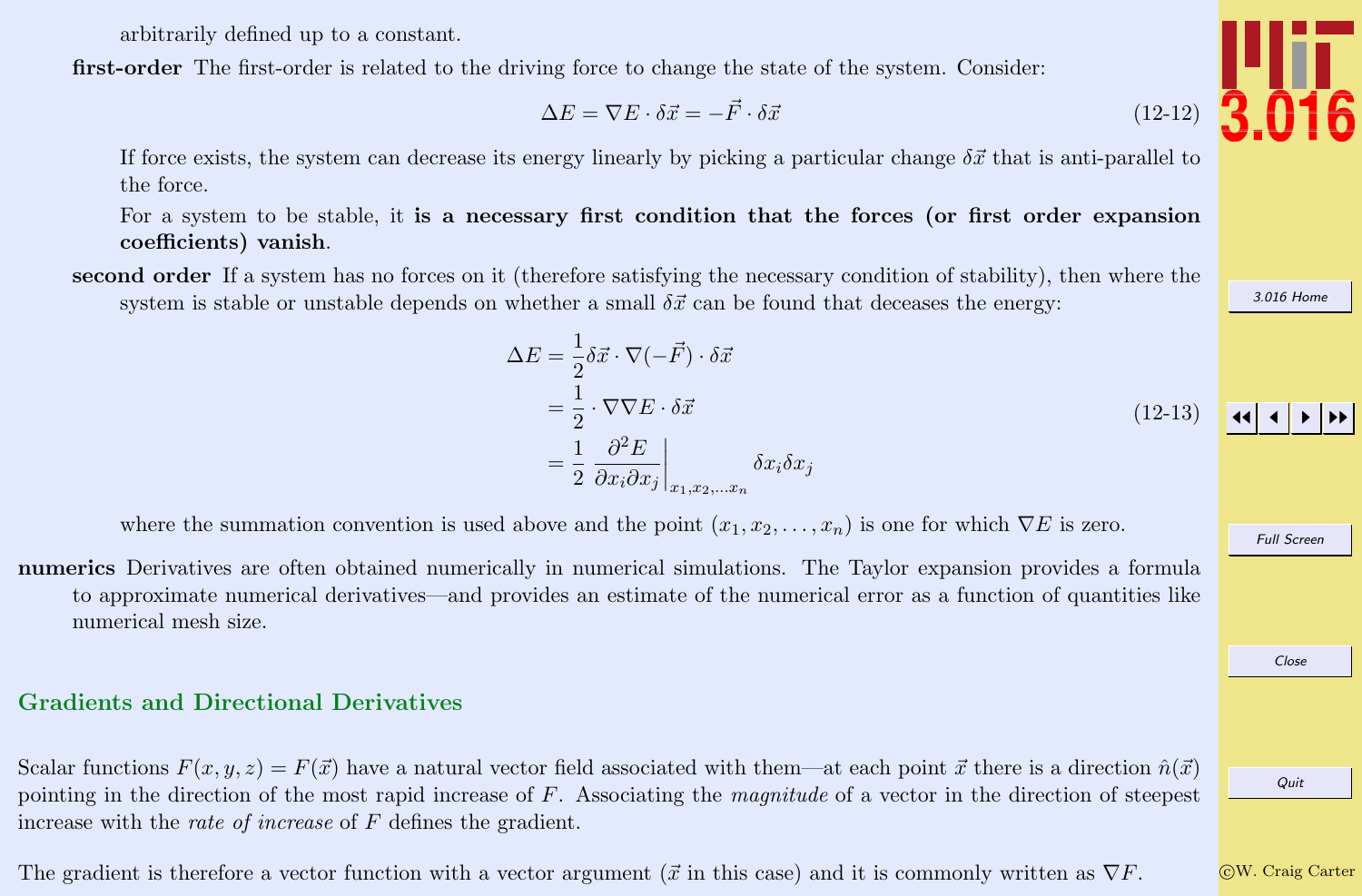<span id="page-17-0"></span>Meteorology The "high pressure regions" are commonly displayed with weather reports—as are the "isobars" or curves of constant barometric pressure. Thus displayed, pressure is a scalar function of latitude and longitude.

At any point on the map, there is a direction that points to a local high pressure center—this is the direction of the gradient. The rate at which the pressure is increasing gives the magnitude of the gradient.

The gradient of pressure should be a vector that is related to the direction and the speed of wind.

Mosquitoes It is known that hungry mosquitoes tend to fly towards sources (or local maxima) of carbon dioxide. Therefore, it can be hypothesized that mosquitoes are able to determine the gradient in the concentration of carbon dioxide.

**Heat** In an isolated system, heat flows from high-temperature  $(T(\vec{x}))$  regions to low-temperature regions.

The Fourier empirical law of heat flow states that the rate of heat flows is proportional to the local *decrease* in temperature.

Therefore, the local rate of heat flow should be proportional to the vector which is minus the gradient of  $T(\vec{x})$ :  $-\nabla T$ 

## Finding the Gradient

## Potentials and Force Fields

Force is a vector. Force projected onto a displacement vector  $dx$  is the rate at which work,  $dW$ , is done on an object  $dW = -\vec{F} \cdot d\vec{x}.$ 

If the work is being supplied by an external agent (e.g., a charged sphere, a black hole, a magnet, etc.), then it may be possible to ascribe a potential energy  $(E(\vec{x}))$ , a scalar function with vector argument) to the agent associated with the position at which the force is being applied.<sup>5</sup> This  $E(\vec{x})$  is the potential for the agent and the force field due to the agent is  $\vec{F}(\vec{x}) = -\nabla E(\vec{x})$ .



[3.016 Home](http://pruffle.mit.edu/3.016-2012/)

JJ J I II

Full Screen

Close

<sup>&</sup>lt;sup>5</sup>As with any energy, there is always an arbitrary constant associated with the position (or state) at which the energy is taken to be zero. There is no such ambiguity with force. Forces are, in a sense, more fundamental than energies. Energy appears to be fundamental because all observations of the first law of thermodynamics demonstrate that there is a conserved quantity which is a state function and is called energy.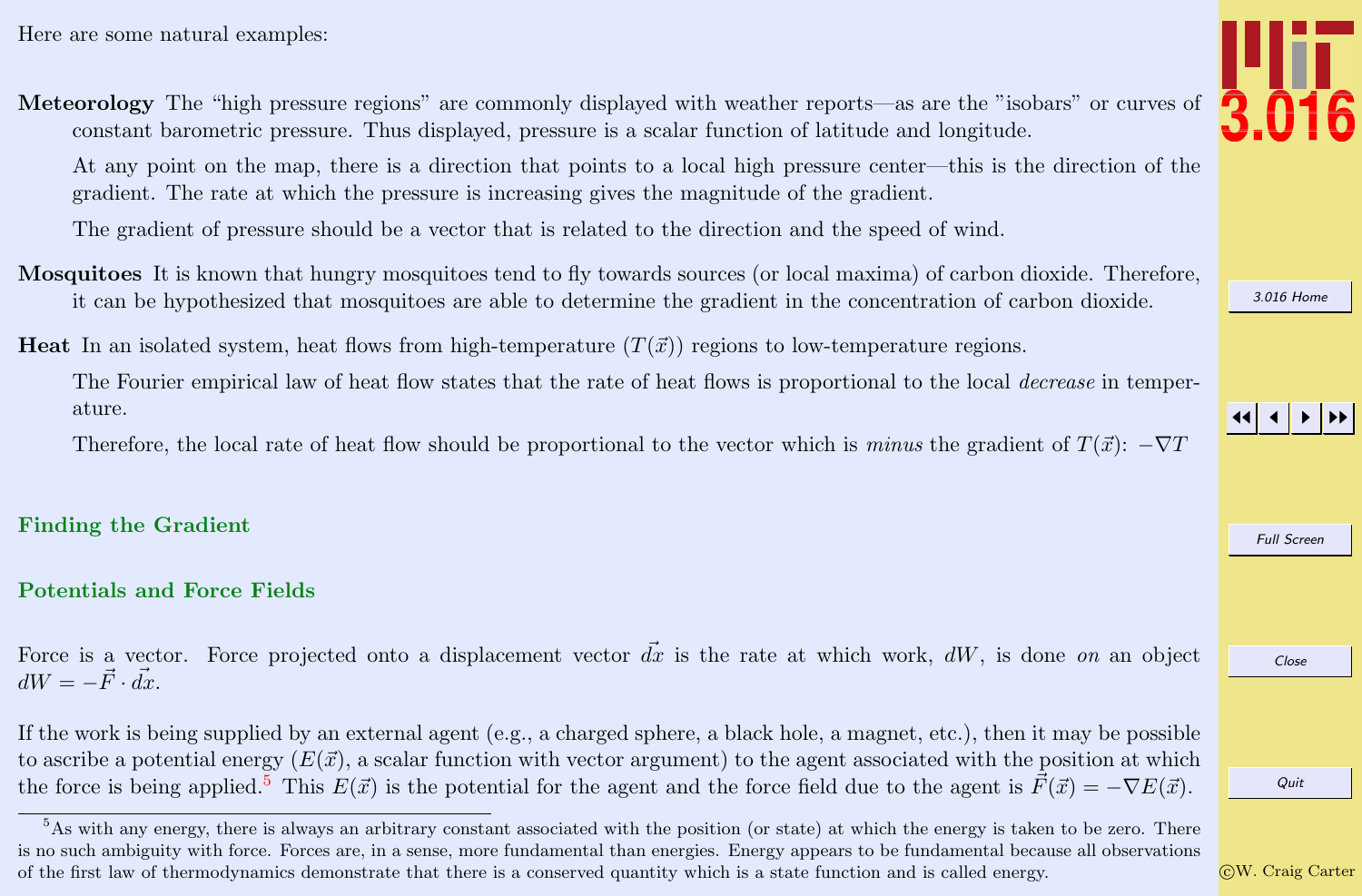Sometimes the force (and therefore the energy) scales with the "size" of the object (i.e., the object's total charge in an electric potential due to a fixed set of charges, the mass of an object in the gravitational potential of a black hole, the magnetization of the object in a magnetic potential, etc.). In these cases, the potential field can be defined in terms of a unit size (per unit charge, per unit mass, etc.). One can determine whether such a scaling is applied by checking the units.



[3.016 Home](http://pruffle.mit.edu/3.016-2012/)

JJ J I II

Full Screen

Close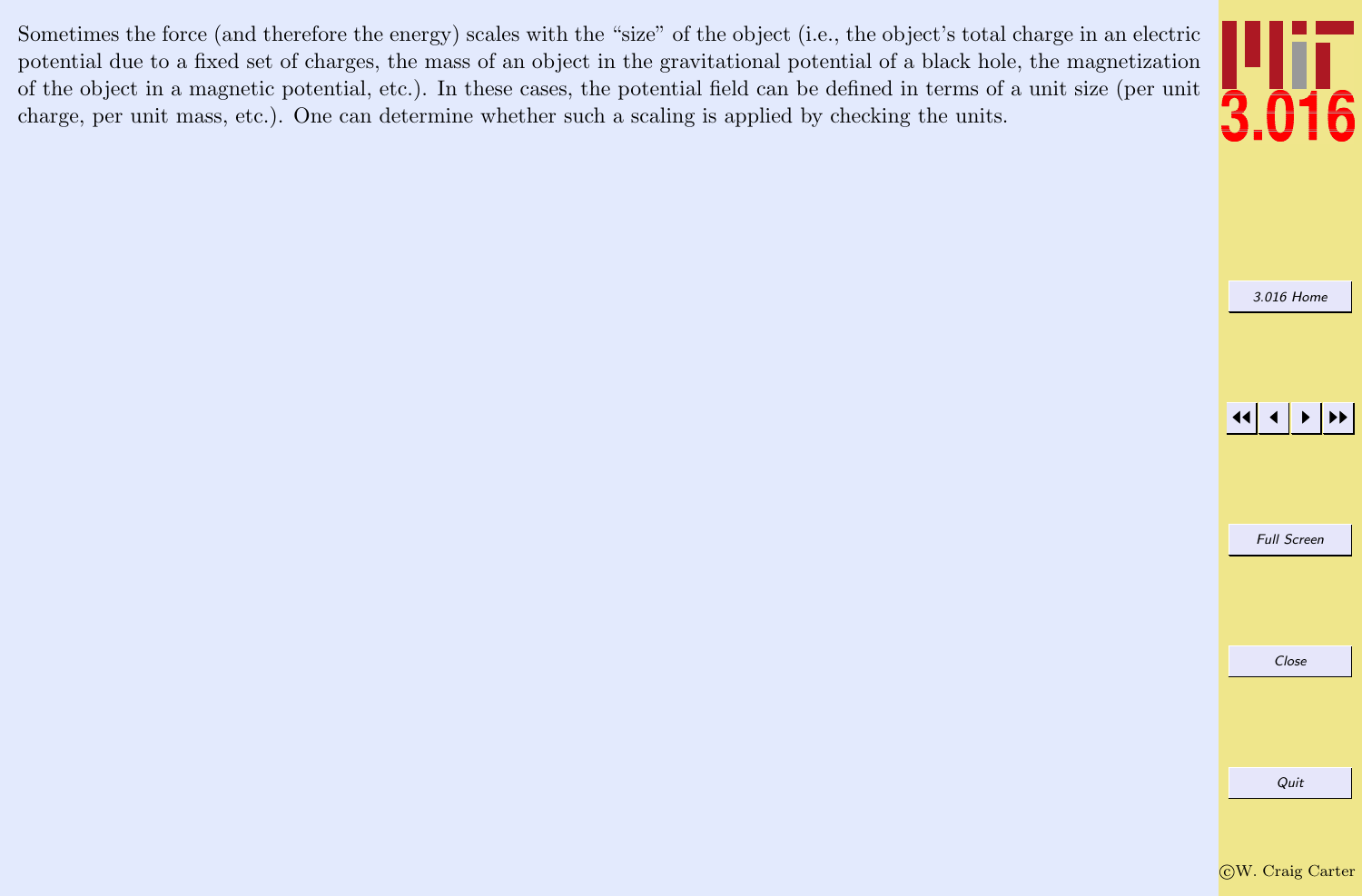# Index

Approxfunction , [158](#page-13-0) ApproxPlot , [158](#page-13-0) arclength, [148](#page-3-0) as a parameter, [149](#page-4-0) AScalarFunction , [154](#page-9-0)

## Bendy , [150](#page-5-0)

calculus of many variables, [153](#page-8-0) chain rule for several variables, [154](#page-9-0) codimension, [146](#page-1-0) CrazyFun , [158](#page-13-0) curvature formula in terms of arclength, [148](#page-3-0) curvature vector, [148](#page-3-0) curve local orthonormal frame, [149](#page-4-0) curves and surfaces, [145](#page-0-0) displaying together example, [147](#page-2-0)

density fields of extensive quantities, [151](#page-6-0) derivatives of scalar functions, [151](#page-6-0) Directive,  $147$ 

embedded curve, [153](#page-8-0) embedded curves in surfaces visualization example, [147](#page-2-0) embedded surface, [153](#page-8-0)

embedding space, [145](#page-0-0) Example function AScalarFunction, [154](#page-9-0) ApproxPlot, [158](#page-13-0) Approxfunction, [158](#page-13-0) Bendy, [150](#page-5-0) CrazyFun, [158](#page-13-0) FlowerPot, [147](#page-2-0) PrettyFlower, [150](#page-5-0) Vines, [147](#page-2-0) Expand , [157](#page-12-0) extensive quantities density fields, [151](#page-6-0)

fields of intensive quantities, [151](#page-6-0) FlowerPot , [147](#page-2-0) Frenet equations, [149](#page-4-0)

gradients, [154](#page-9-0) , [161](#page-16-0)

heat flux and temperature gradients,  $162$ hyper-surface, [146](#page-1-0)

integration along curve using arclength, [149](#page-4-0) intensive fields chemical potential, [151](#page-6-0) pressure, [151](#page-6-0) temperature, [151](#page-6-0) inverting parametric form of curve, [149](#page-4-0)



[3.016 Home](http://pruffle.mit.edu/3.016-2012/)

#### 11  $\blacktriangleleft$ I II

Full Screen

Close